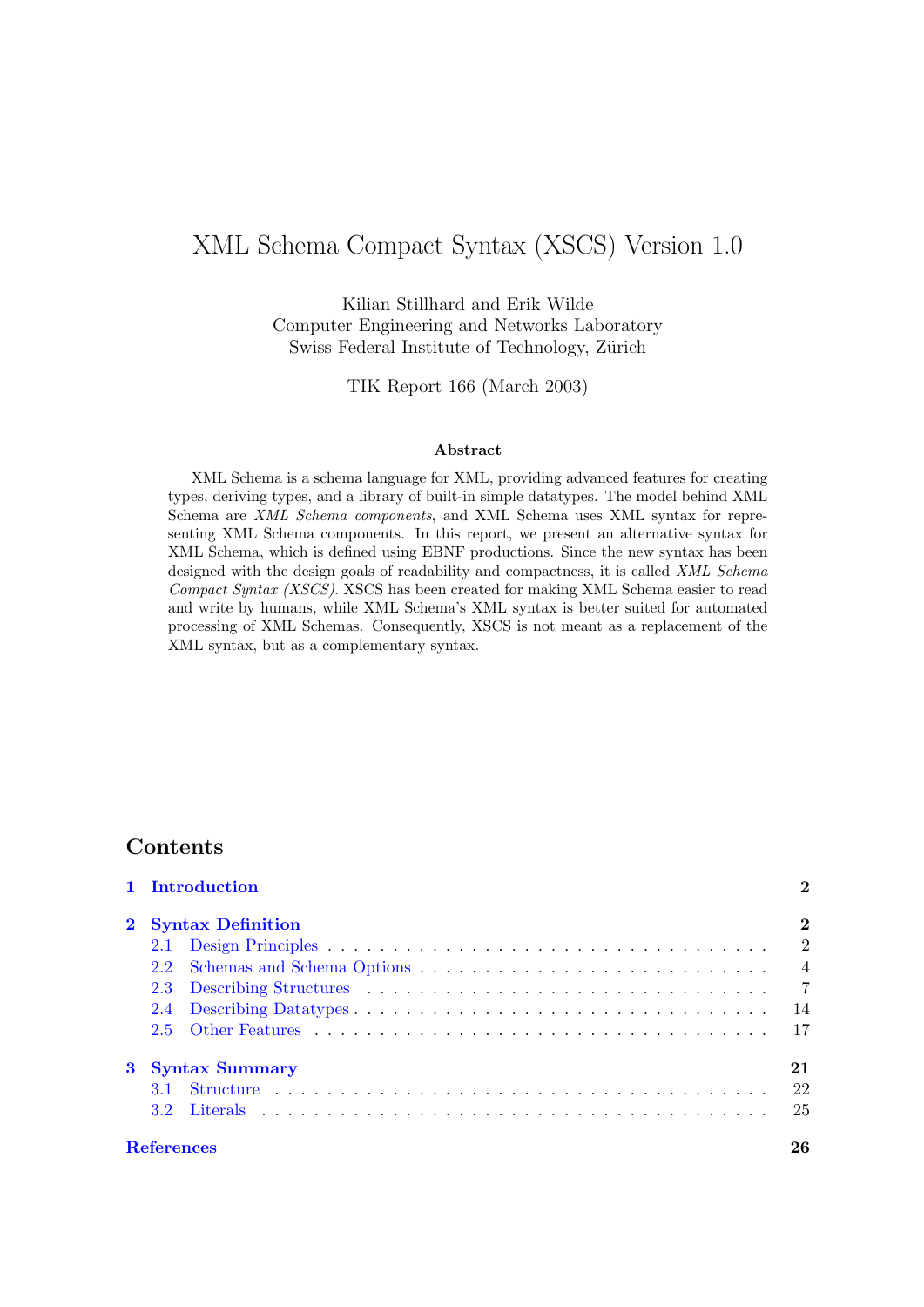# <span id="page-1-0"></span>1 Introduction

XML Schema is a schema language for XML, providing advanced features for creating types, deriving types, and a library of built-in simple datatypes. The model behind XML Schema are XML Schema components, and XML Schema uses XML syntax for representing XML Schema components. Since XML syntax typically is very verbose and rather hard to read and write for human users, this report defines an alternative syntax for XML Schema, the XML Schema Compact Syntax (XSCS). XSCS fully supports XML Schema Structures [\[5\]](#page-25-0) and Datatypes [\[1\]](#page-25-0), with minor exceptions in in the areas of namespace declarations and annotation/comment features.

In many cases, XML Schema is not authored directly but through the use of software, such as graphical schema editors. While these editors often provide good support for writing and presenting schemas, they are often proprietary for a limited number of platforms, often cost considerable amounts of money, and in many cases only provide access to a subset of XML Schema's full functionality, hiding some features or at least making them difficult to access. XSCS can be regarded as an interface also, but a character-based on instead of a graphical interface. This makes it independent from any special software package, since character-based representations can be used on any platform.

This report only contains the syntax definition of XSCS, Section 2 contains an explanation of the syntax in relation to XML Schema's XML syntax, while Section [3](#page-20-0) simply is a summary of the syntax definitions. For more information about XSCS, please refer to existing publications about XSCS [\[6,](#page-25-0) [7\]](#page-25-0) or to the XSCS Web page at <http://dret.net/projects/xscs/>. Also available is a description of a software package implementing XSCS interpretation and generation [\[4\]](#page-25-0).

# 2 Syntax Definition

This chapter describes the compact syntax for XML Schema. It starts with a general overview of the syntax design, followed by a more detailed description of the compact syntax features.

The compact syntax is defined using the XML representation of XML Schema. As the XML standard itself uses the *Schema Component* model to define XML Schema, it would be an obvious approach to define the compact syntax directly using the Schema Components. Structurally, however, the compact syntax is much closer to the XML representation, which makes the definition of the compact syntax much easier. Furthermore, the definition of the compact syntax is also useful for XML Schema users who don't know the Schema Components model (which is the vast majority of XML Schema users).

# 2.1 Design Principles

An XML schema is basically a collection of Schema Components (XML Schema's components are shown in Figure  $1^1$  $1^1$ ). These components can refer to other components and they can contain components themselves. The Schema Components can be divided into several categories.

<sup>&</sup>lt;sup>1</sup>Taken from [\[5\]](#page-25-0) (<http://www.w3.org/TR/xmlschema-1>); Copyright  $©2003$  World Wide Web Consortium, (Massachusetts Institute of Technology, European Research Consortium for Informatics and Mathematics, Keio University). All Rights Reserved. [http://www.w3.org/Consortium/Legal/2002/](http://www.w3.org/Consortium/Legal/2002/copyright-documents-20021231) [copyright-documents-20021231](http://www.w3.org/Consortium/Legal/2002/copyright-documents-20021231).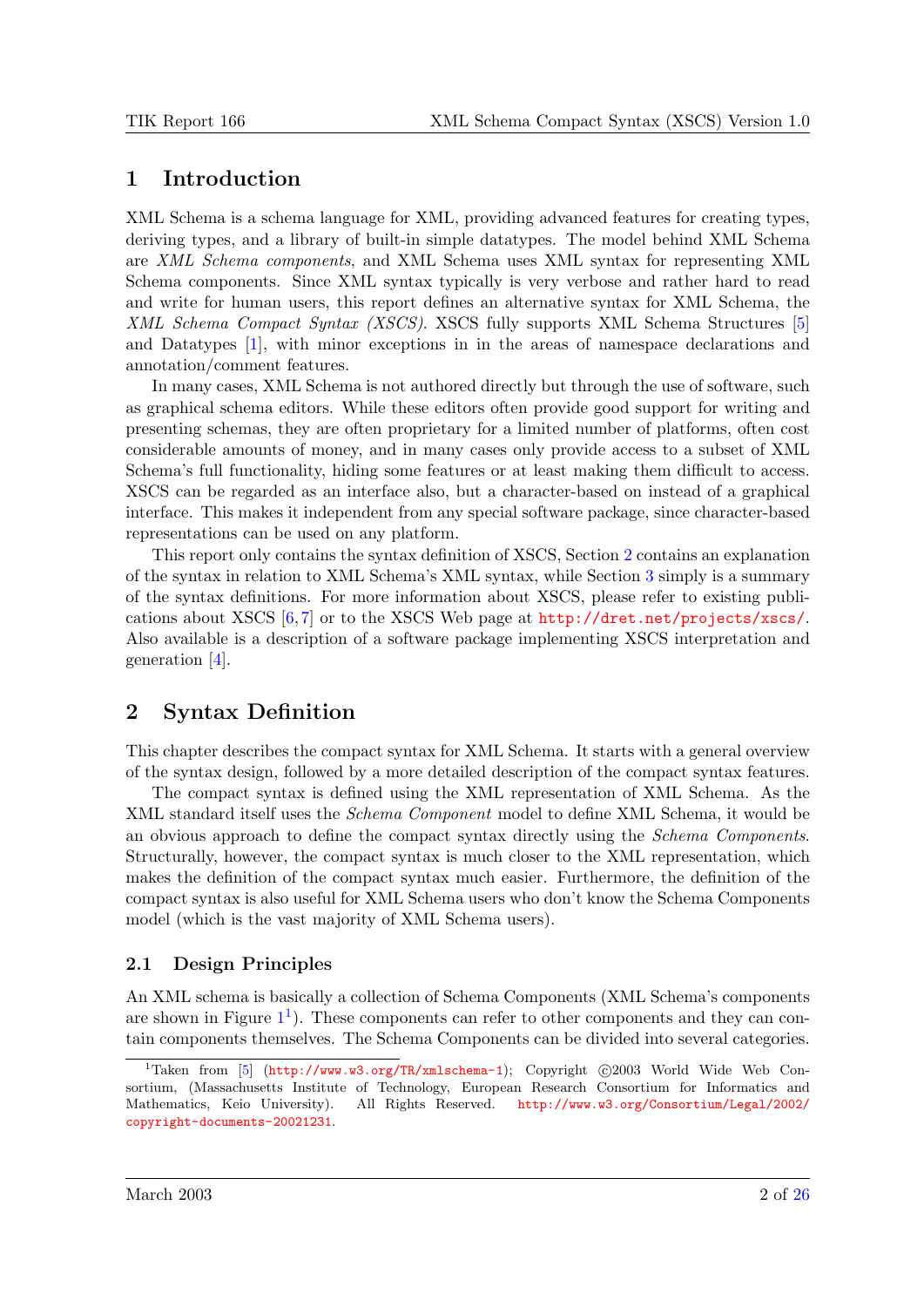<span id="page-2-0"></span>

Figure 1: XML Schema Components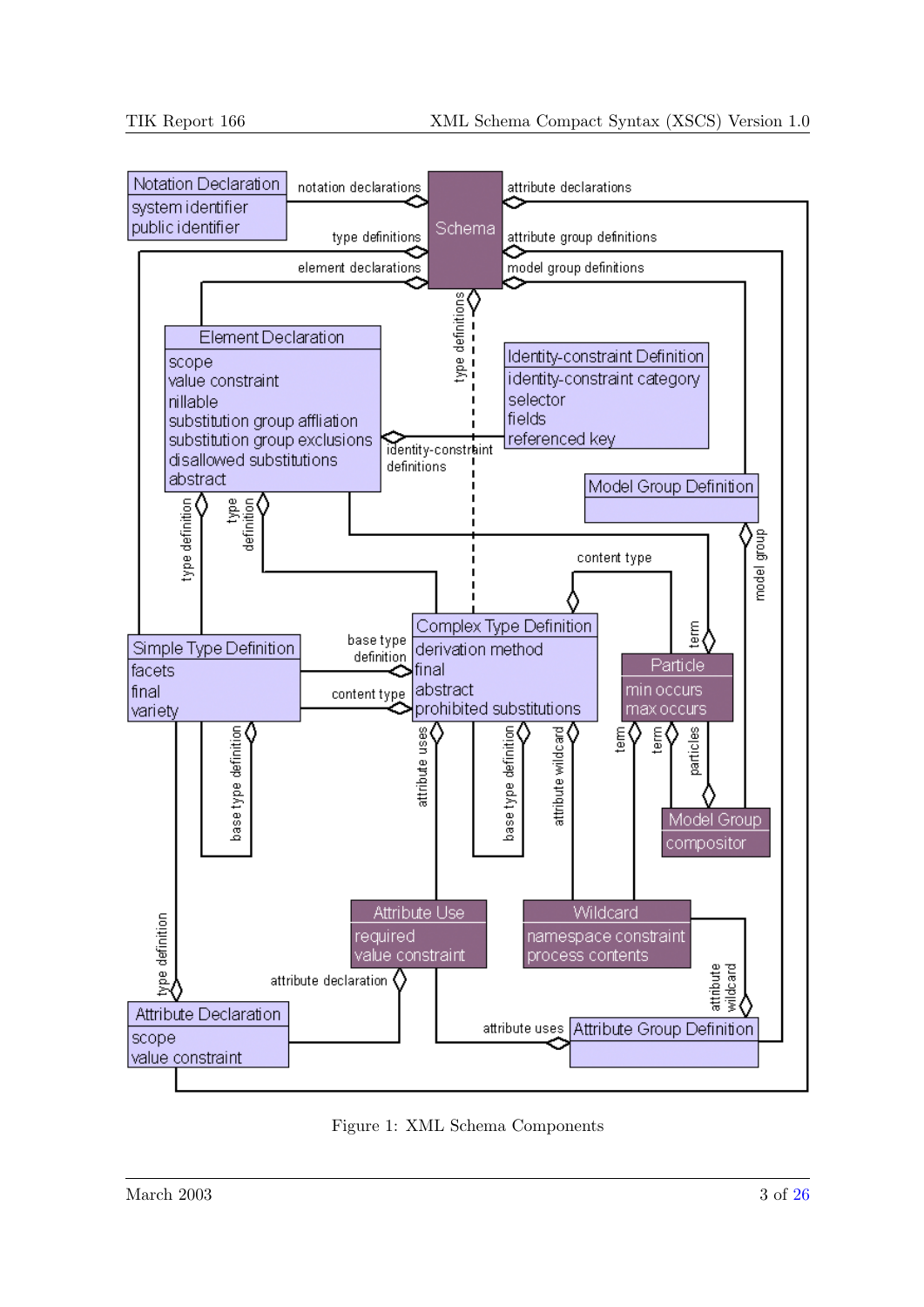<span id="page-3-0"></span>A whole schema is described by the Schema component. This component contains the toplevel components. There are several components that can occur at the top-level of a schema. Common to all of them is that they are named, unlike certain other components that cannot appear at top-level. The top-level components are the following:

Element, Attribute, Simple Type, Complex Type, Model Group Definition, Attribute Group, Notation

Note that the **Complex Type** and the **Simple Type** components can also appear unnamed (anonymous) inside other schema components. There are some more components which only occur within other components, the *inner components*:

Model Group, Particle, Wildcard, Identity Constraint, Attribute Use, Facet (different Facet components exist).

The main design principle was to represent the top-level components using a regular syntax of the form:

*options* component-type name extensions  $\{$  inner components  $\}$ ;

Options simply set or unset a specific component property. They are used for boolean and fixed-value list properties. In the XML representation of XML Schema<sup>2</sup>, they mostly appear as attributes with a boolean or enumerated datatype. Extensions represent properties with a string, name, or reference datatype. In XML Schema, they appear as attributes with a name or string datatype. The *inner components* are the equivalent to component reference properties in the Schema Components and mostly appear as nested elements in XML Schema.

Some of the non-top-level components use the same syntax, whereas others use non-regular constructs. However, the overall structure is always the same: A schema is made up of a list of components, which can contain blocks of inner components. A block is delimited by curly brackets. Components can optionally be terminated with a semicolon.

Another main design goal was to reuse well-known syntactical constructs to simplify the use of the compact syntax for new users. The DTD *content model* notation is certainly the best example. This notation in regular expression style is well-known and concise for the description of element content. Other notation reuses include the interval notation used for occurrence specifiers, and the length and range facets. Instead of using two elements or attributes as in XML Schema, it is much clearer and shorter to use a mathematical notation for intervals.

Some syntax elements were borrowed from programming languages like C or Java. The grouping of multiple components with curly brackets is an example, as well as the options and extensions constructs. Finally, the syntax for the pattern facet was inspired by the scripting language Perl.

# 2.2 Schemas and Schema Options

The following grammar definition for the compact syntax uses the following conventions: Non-Terminals appear italic and terminals are in bold-face. Optional components are enclosed

<sup>&</sup>lt;sup>2</sup>In the following text, the term XML Schema is mainly used as a synonym for the XML syntax of XML Schema, while XSCS or compact syntax are used for the newly defined compact syntax.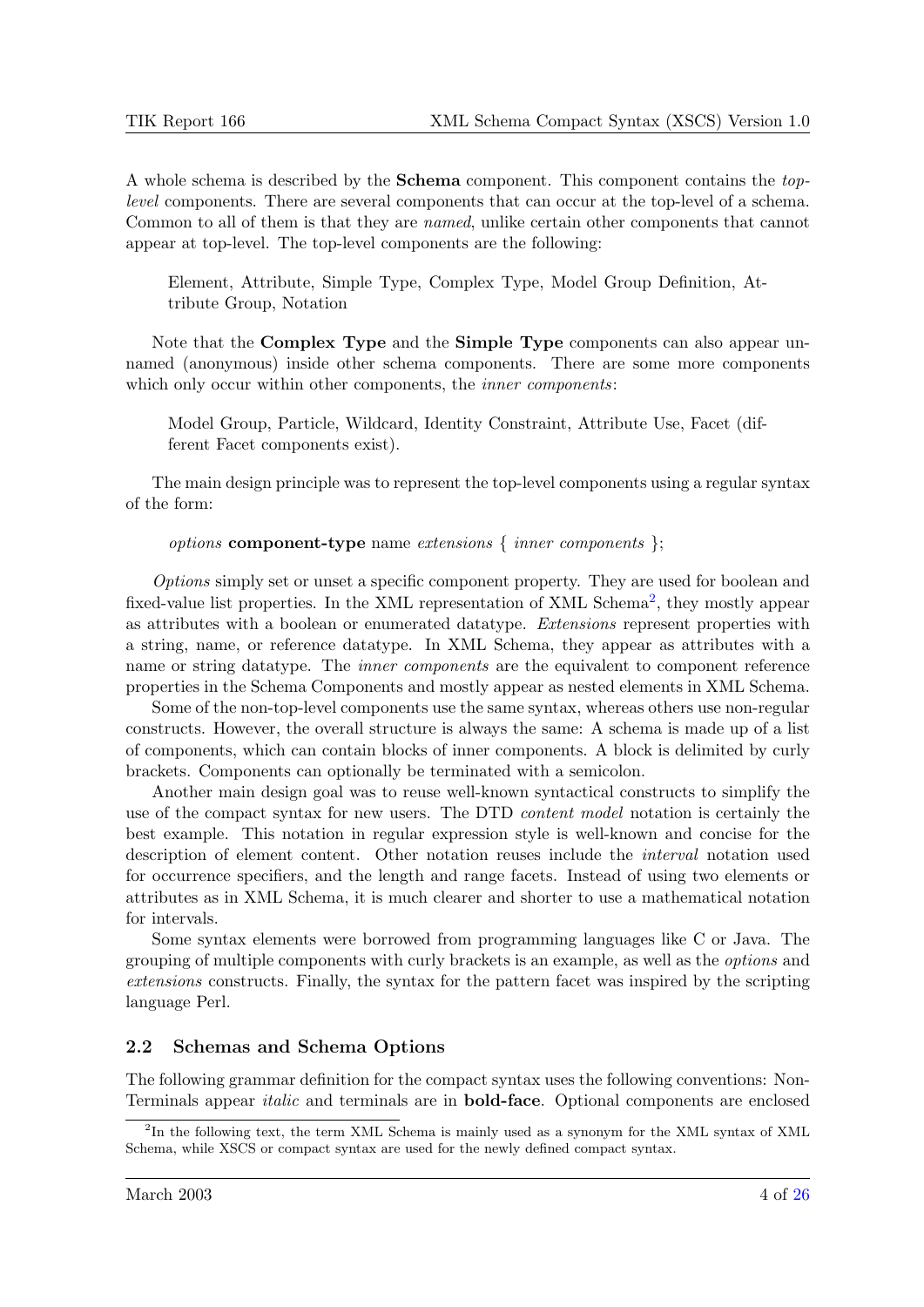in square brackets  $\lceil \cdot \rceil$ , a star  $*$  is used for zero or more repetitions and the plus + denotes one or more repetitions. The vertical bar | separates alternatives. Parentheses are used for grouping.

#### 2.2.1 Schemas as a whole

| $schema = [schemaOption] * [schemaIndude] *$ | $[schemaBody] +$ | $(1)$            |                  |                   |                    |           |       |
|----------------------------------------------|------------------|------------------|------------------|-------------------|--------------------|-----------|-------|
| $schemaOption = targetNamespace$             | $ namepace$      | $ blockFindLeft$ | $ blockFindLeft$ | $ elementDefault$ | $attributeDefault$ | $version$ | $(2)$ |

$$
schemal nclude = include
$$
  
 | import  
 | redefine\t\t(3)

$$
schemaBody = simpleType
$$
  
\n
$$
| complexType
$$
  
\n
$$
| element
$$
  
\n
$$
| attribute
$$
  
\n
$$
| group
$$
  
\n
$$
| attributeGroup
$$
  
\n
$$
| notation
$$
  
\n(4)

The schema production is the start symbol for the compact syntax. A sequence of tokens matching this production corresponds to an XML file having xs:schema as its document element.

SchemaOptions are used to set several attributes of the xs:schema element, while the productions in schemaInclude and schemaBody correspond to the XML Schema elements with the same names.

Annotations are documentation comments using the syntax  $/*$  text...  $*/$  and can appear between every token. Depending on their position, they are mapped to a component. The generated xs:annotation elements contain a xs:documentation element containing the annotation text as a text node. XML markup inside annotations or custom attribute values are not supported by the compact syntax.

Annotations appearing before or inside schemaOption productions or after the last schema-Body production will become direct children of the xs:schema element. All other annotations are mapped to the current or next following component.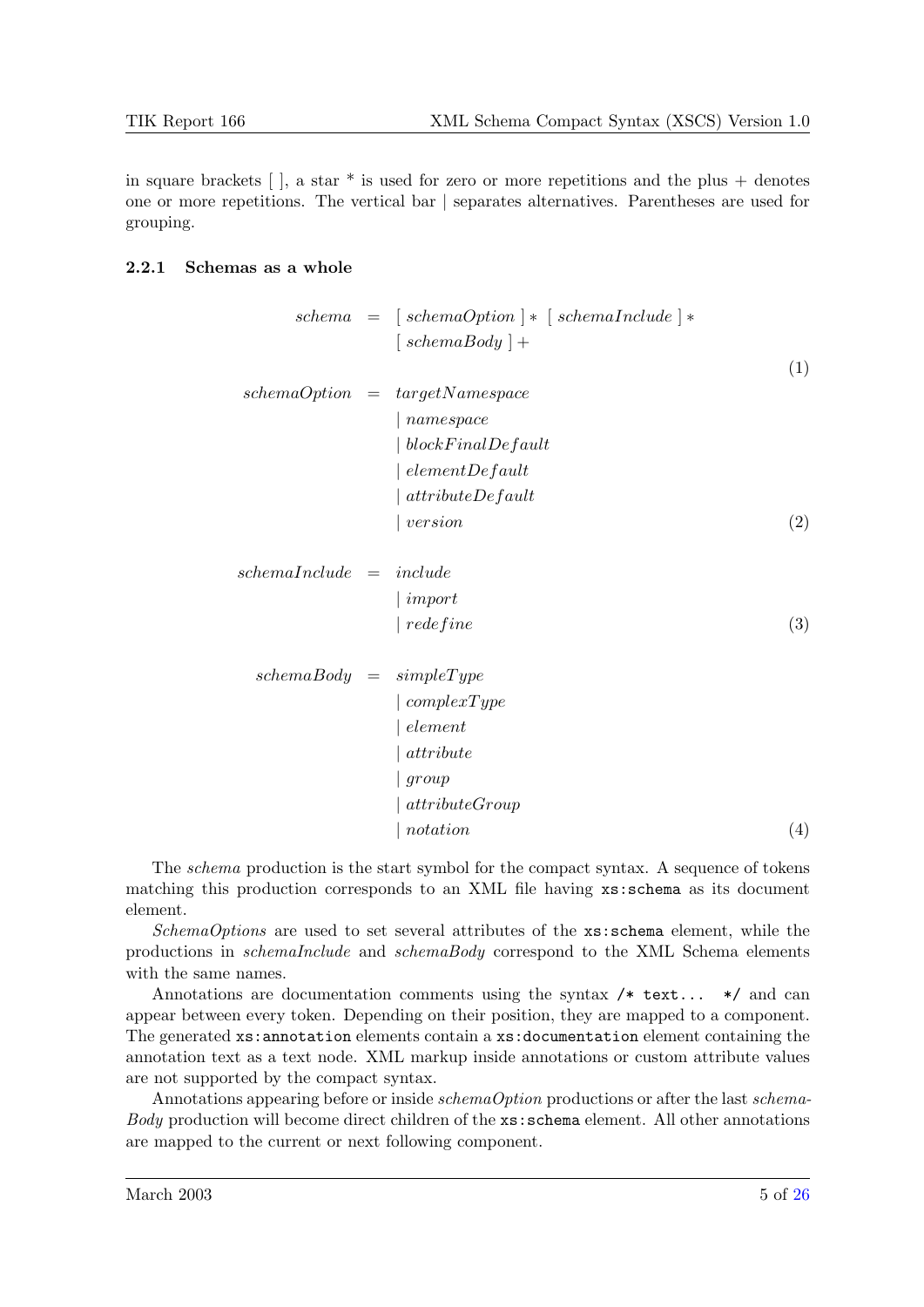Some XML-specific constructs that can appear in XML Schema documents do not have an equivalent in the compact syntax. XML comments, an internal DTD subset or processing instructions will be lost when the XML syntax is translated to the compact syntax.

### 2.2.2 Schema Options

|  |  | $targetNamespace = targetNamespace \text{ } URI [\ ; ]$ | (5) |
|--|--|---------------------------------------------------------|-----|
|--|--|---------------------------------------------------------|-----|

|  | $namespace = \textbf{namespace} [Name] URI ; ]$                                                          | (6)  |
|--|----------------------------------------------------------------------------------------------------------|------|
|  | blockFinalDefault = $\textbf{default } quality$ (, qualifier $\vert \cdot \vert$ ) = $\vert \cdot \vert$ | (7)  |
|  | $elementDefault = elementDefault\ quality[i]$                                                            | (8)  |
|  | $attributeDefault = attributeDefault \quad \text{quality}$                                               | (9)  |
|  | <i>version</i> = <b>version</b> $String$ [; ]                                                            | (10) |

All schema options are used to set attribute values of the xs:schema element. They do not represent schema components themselves, but they are used as default values for some component properties.

| Compact Syntax           | XML Syntax            |
|--------------------------|-----------------------|
| $target$ Namespace $URI$ | targetNamespace="URI" |
| namespace Name URI       | $xmIns:Name="URL"$    |
| namespace $\textit{URI}$ | xmlns="URI"           |

#### Table 1: Namespace options

The targetNamespace option (see Table 1) sets the target namespace of the schema. By default, the target namespace will also be declared as the default namespace of the schema, but this can be overridden by explicitly specifying a prefix for the target namespace using the namespace option.

Namespace options (see Table 1) can be used to declare additional namespace prefixes. As default, the XML Schema namespace is mapped to the prefix xs, this can be changed by defining another prefix for the XML Schema namespace. Note that with the compact syntax, the only possibility to declare namespace prefixes is within the  $xs:$  schema element. All prefixes used throughout the schema must be declared on the top-level. It is an error for a component name or reference, a type reference or an XPath to contain QNames with undeclared prefixes.

The *default* option (see Table [2\)](#page-6-0) sets values for the finalDefault and blockDefault attributes. Any combination of values is allowed, but if final or block is specified, the #all value will always be generated.

The elementDefault and attributeDefault options (table [3\)](#page-6-0) are used to control the target namespace property of non-global element and attribute components. Applicable values are qualified and unqualified. They correspond to the attributeFormDefault and elementFormDefault attributes in XML Schema. Unlike in XML Schema, elementDefault defaults to qualified while attributeDefault defaults to unqualified. The defaults have been changed due to the fact that most schema editors use these settings.

A version option (see Table [4\)](#page-6-0) can be used with any string as its value. This is for user convenience only and corresponds to the version attribute in XML Schema.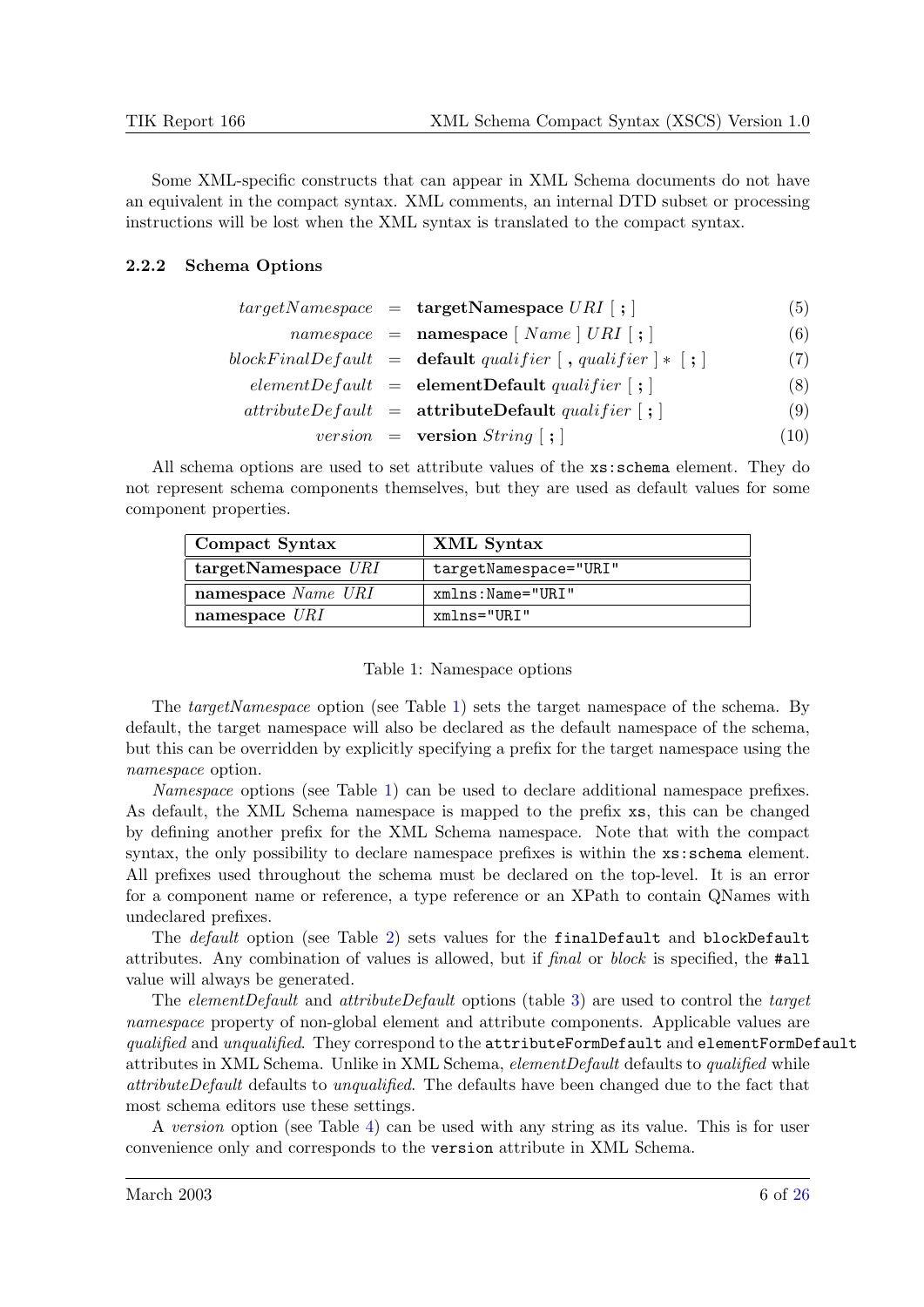<span id="page-6-0"></span>

| Compact Syntax                                   | XML Syntax                 |  |
|--------------------------------------------------|----------------------------|--|
| default final                                    | finalDefault="#all"        |  |
| default final-extension                          | finalDefault="extension"   |  |
| default final-restriction                        | finalDefault="restriction" |  |
| default block                                    | blockDefault="#all"        |  |
| default block-extension                          | blockDefault="extension"   |  |
| default block-restriction                        | blockDefault="restriction" |  |
| multiple values can be specified comma-separated |                            |  |

Table 2: Final and block default settings

| Compact Syntax               | XML Syntax                       |
|------------------------------|----------------------------------|
| elementDefault qualified     | elementFormDefault="qualified"   |
| elementDefault unqualified   | nothing                          |
| attributeDefault qualified   | attributeFormDefault="qualified" |
| attributeDefault unqualified | nothing                          |

Table 3: Form default settings

| Compact Syntax | XML Syntax       |
|----------------|------------------|
| version String | version="String" |

Table 4: Version specification

# 2.2.3 Import/Include statements

|  | $include \quad = \quad \textbf{include} \; URI \; [~;~]$ | (11) |  |
|--|----------------------------------------------------------|------|--|
|  |                                                          |      |  |

$$
import = import \text{ } URI \text{ namespace } URI \text{ } [ ; ] \tag{12}
$$

$$
redefine = \textbf{redefine} \, URI \, [\, \{ \, [\, simpleType \,] \, complexType
$$
\n
$$
| \, group \, | \, attributeGroup \,] * \, \} \, ] \, [\, ; \,]
$$
\n
$$
(13)
$$

The import, include and redefine statements (table [5\)](#page-7-0) correspond to the elements with the same name in XML Schema. Include simply includes another schema that uses the same (or no) target namespace. Redefine does the same, except that simple types, complex types, groups and attribute groups can be redefined inside the redefine component. Import is used to compose schemas with different namespaces.

# 2.3 Describing Structures

# 2.3.1 Common Structures

# qualifier = final | final-restriction | final-extension | final-list | final-union | block | block-substitution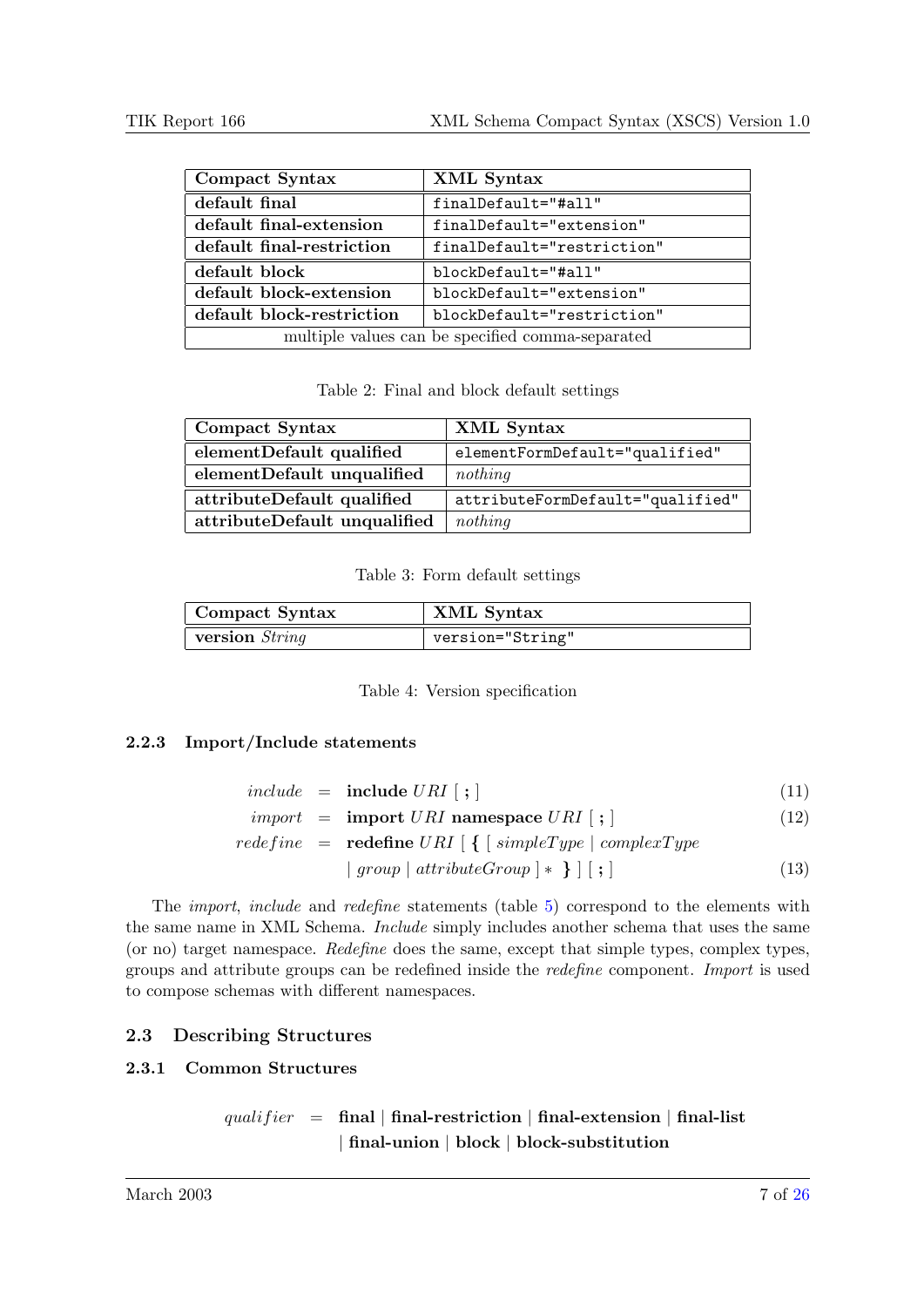<span id="page-7-0"></span>

| Compact Syntax                   | XML Syntax                                        |
|----------------------------------|---------------------------------------------------|
| include URI                      | <include schemalocation="URI"></include>          |
| import URI namespace URI         | <import <="" schemalocation="URI" th=""></import> |
|                                  | namespace="URI"/>                                 |
| redefine URI { $redefinitions$ } | <redefine schemalocation="URI"></redefine>        |
|                                  | redefinitions                                     |

Table 5: Import, Include and Redefine

|  | block-extension   block-restriction                  |      |
|--|------------------------------------------------------|------|
|  | qualified $\vert$ unqualified                        |      |
|  | $abstructor \nvert$ nillable                         |      |
|  | $\vert$ required $\vert$ optional $\vert$ prohibited | (14) |
|  |                                                      |      |
|  | $derivation = extends Name   restricts Name$         | (15) |
|  |                                                      |      |
|  | $substitution =$ substitutes Name                    | (16) |
|  |                                                      |      |
|  | $fixedDefault = String \mid \leq String$             | (17) |

Qualifiers (see Table  $6$ ) set the values of attributes that are common to some schema components. Multiple final and block qualifiers can be specified with one component, but qualified and unqualified as well as required, optional and prohibited exclude each other.

| Compact Syntax          | XML Syntax                |
|-------------------------|---------------------------|
| final                   | final="#all"              |
| final-extension etc.    | final="extension" $etc.$  |
| block                   | $block='Hail'$            |
| block-substitution etc. | block="substitution" etc. |
| qualified               | form="qualified"          |
| unqualified             | form="unqualified"        |
| abstract                | abstract="true"           |
| nillable                | nillable="true"           |
| required                | use="required"            |
| optional                | use="optional"            |
| prohibited              | use="prohibited"          |

# Table 6: Qualifiers

The derivation, substitution and fixedDefault extensions (see Table [7\)](#page-8-0) set the values of some attributes with name or string values. The derivation extension further influences the derivation method used for a complex type derivation.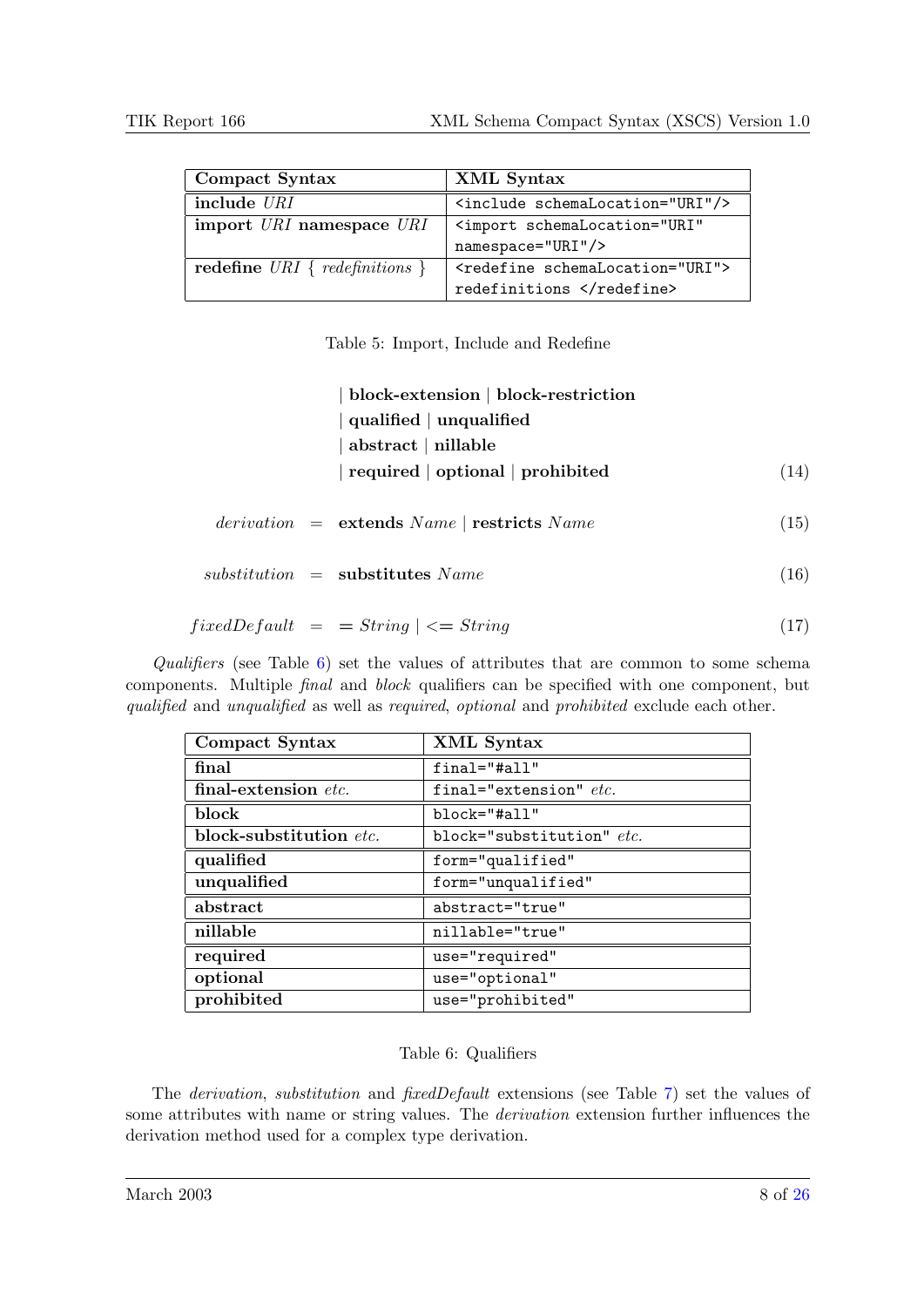<span id="page-8-0"></span>

| Compact Syntax   | XML Syntax                               |
|------------------|------------------------------------------|
| extends Name     | <extension base="Name"> </extension>     |
|                  |                                          |
| restricts Name   | <restriction base="Name"> </restriction> |
|                  |                                          |
| substitutes Name | substitutionGroup="Name"                 |
| $= String$       | fixed="String"                           |
| $\leq$ String    | default="String"                         |

Table 7: Extensions

## 2.3.2 Elements

$$
element = [qualifier] * element Name
$$
  
\n
$$
[substitution | derivation] * [elementContent]
$$
  
\n
$$
[fixedDefault] [ ; ]
$$
  
\n(18)

$$
elementShort = Name [\{ Name \}]
$$
\n
$$
(19)
$$

$$
elementContent = \{ [anonSimpleType | a nonComplexType
$$
  
 
$$
| key | keyref | unique | * \}
$$
 (20)

An *element* component can appear either at top-level or within another *element* or *com*plexType component. When used inside another component, its name must be referred from the contentModel of this component.

|        | qualifiers                                               |
|--------|----------------------------------------------------------|
| global | final, final-extension, final-restriction, block, block- |
|        | extension, block-restriction, block-substitution, nill-  |
|        | able, abstract                                           |
| local  | block-<br>block, block-extension, block-restriction,     |
|        | substitution, nillable, qualified, unqualified           |
|        | extensions                                               |
| global | substitution, derivation                                 |
| local  | derivation, fixedDefault                                 |

Table 8: Allowed qualifiers and extensions for element

To set the type of the declared element, either a reference to an existing type, or an anonymous simple or complex type can be used. Considering the inner components of the element component, these alternatives are chosen as follows:

• If there is a *derivation* extension, an inner *contentModel*, inner *elements* or inner *at*tributes, then an anonymous complex type is constructed. The  $xs$ : element element will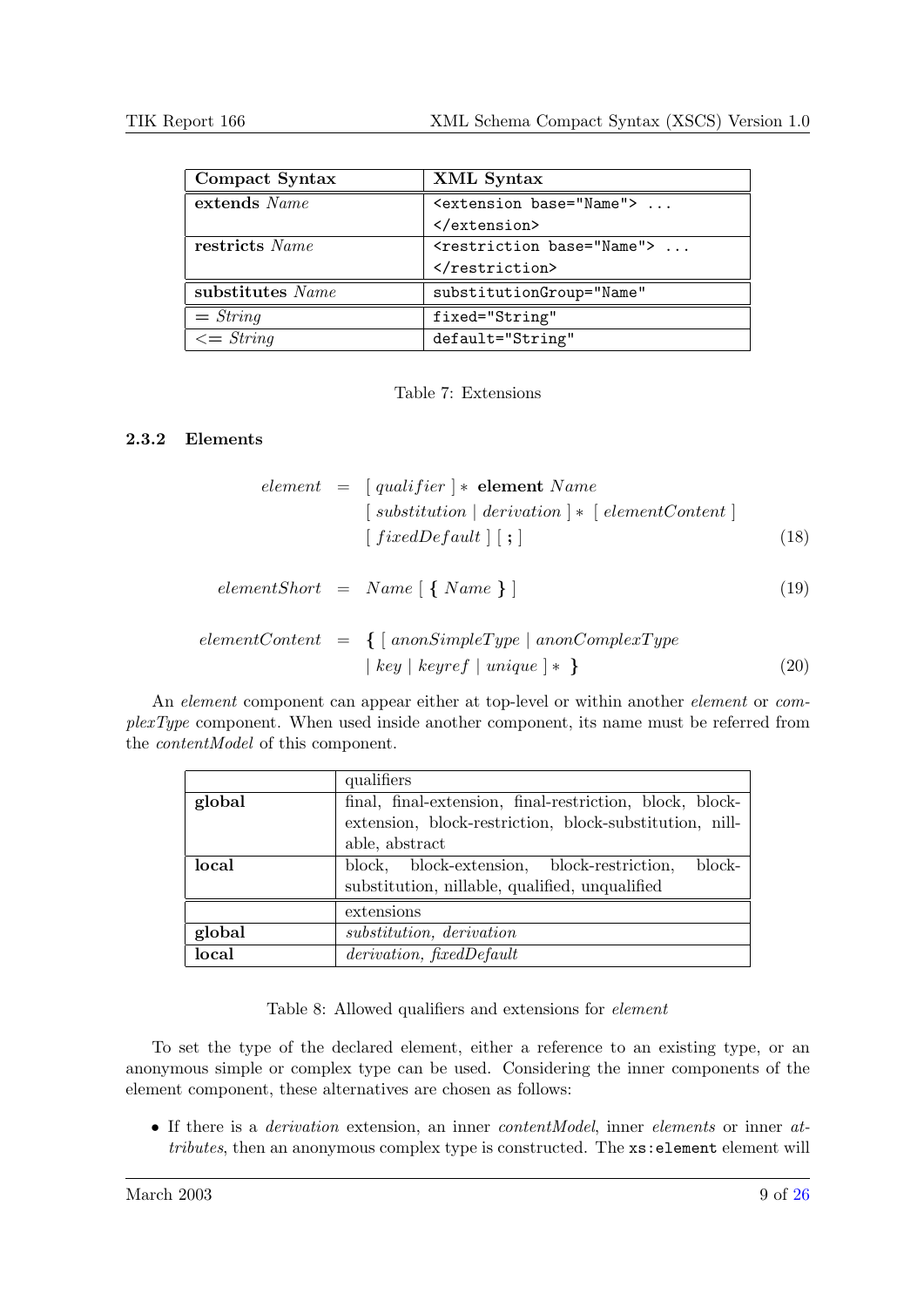therefore contain an xs:complexType element that is built using the rules described in Section [2.3.4.](#page-10-0)

- Else if there is an inner *restriction* with facets, union or list component, then an anonymous simple type is built.
- Else if there is an inner restriction component without any facets, the base name of the restriction will be used as the value of the type attribute of xs:element.
- Else if there is nothing at all, the element will have neither a type attribute nor an inner type definition.

The *elementShort* component is a shortcut for *element* which can only appear within  $contentModel$  components (see Section [2.3.4\)](#page-10-0). It consists of the element name and an optional second name in curly braces which defines a type reference. When no type reference is present, the given element name is interpreted as a reference to an existing local or global element declaration. With a type reference, an element using the given name and type is defined.

| Compact Syntax                                   | XML Syntax                                    |
|--------------------------------------------------|-----------------------------------------------|
| element example                                  | <element name="example"></element>            |
| element example $\{xs:string\}$                  | <element <="" name="example" td=""></element> |
|                                                  | type="xs:string"/>                            |
| element test { $xs:int \{ [1,5] \}$ }            | <element name="test"></element>               |
|                                                  | <simpletype></simpletype>                     |
|                                                  | <restriction base="xs:int"></restriction>     |
|                                                  | <mininclusive value="1"></mininclusive>       |
|                                                  | <maxinclusive value="5"></maxinclusive>       |
|                                                  |                                               |
|                                                  |                                               |
|                                                  |                                               |
| element test2 $\{$                               | <element name="test2"></element>              |
| $(a$ {xs:string}, b{xs:integer} $)$ <sup>*</sup> | <complextype></complextype>                   |
|                                                  | <sequence max0ccurs="unbounded"></sequence>   |
|                                                  | <element <="" name="a" td=""></element>       |
|                                                  | type="xs:string"/>                            |
|                                                  | <element <="" name="b" td=""></element>       |
|                                                  | $type="xs:integer"/>$                         |
|                                                  |                                               |
|                                                  |                                               |
|                                                  |                                               |

Table 9: Examples for element

### 2.3.3 Attributes

 $attribute = [qualifier] * attribute Name$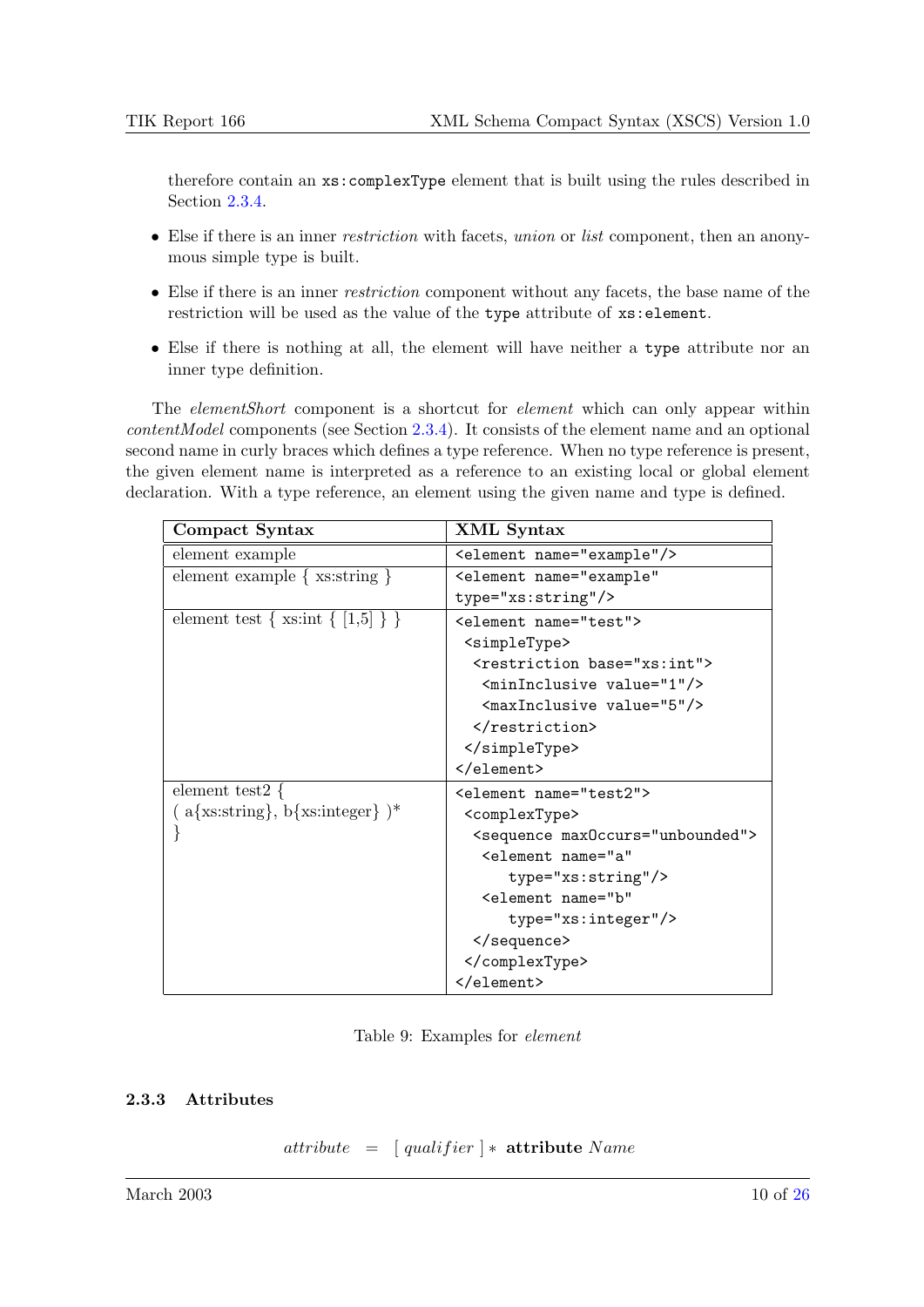$$
[attributeContent ]? [fixedDefault ] [ ; ] \qquad (21)
$$

$$
attributeContent = \{ [anonSimpleType] \} \qquad (22)
$$

<span id="page-10-0"></span>The *attribute* component can appear at top-level or inside *element*, *complexType*, or *at* $tributeGroup$  components. An xs: attribute element will be generated, either with a type attribute, or an anonymous xs:simpleType child. If there is no inner type definition or reference, an attribute reference will be created for local attribute components.

|        | qualifiers                                             |
|--------|--------------------------------------------------------|
| global | none                                                   |
| local  | qualified, unqualified, prohibited, required, optional |
|        | extensions                                             |
| global | fixedDefault                                           |
| local  | fixedDefault                                           |

Table 10: Allowed qualifiers and extensions for attribute

The type alternative is chosen when the attribute component contains a *restriction* component without any facets. If there is a restriction component with facets, a list or union component, an anonymous simple type will be declared.

| Compact Syntax                 | XML Syntax                                     |
|--------------------------------|------------------------------------------------|
| attribute test $\{xs:string\}$ | <attribute <="" name="test" td=""></attribute> |
|                                | type="xs:string"/>                             |
| element $ex \}$                | <element name="ex"></element>                  |
| xs: integer; attribute foo     | <complextype></complextype>                    |
|                                | <simplecontent></simplecontent>                |
|                                | <extension base="xs:integer"></extension>      |
|                                | <attribute ref="foo"></attribute>              |
|                                | $\langle$ /extension>                          |
|                                |                                                |
|                                |                                                |
|                                |                                                |

Table 11: Examples for attribute

### 2.3.4 Complex Types

$$
complexType = [qualifier] * complexType Name
$$
  
\n
$$
[derivation] [complexTypeContent] [ ; ]
$$
\n
$$
complexTypeContent = \{ [anonComplexType] \text{ a nonSimpleType}] * \}
$$
\n(23)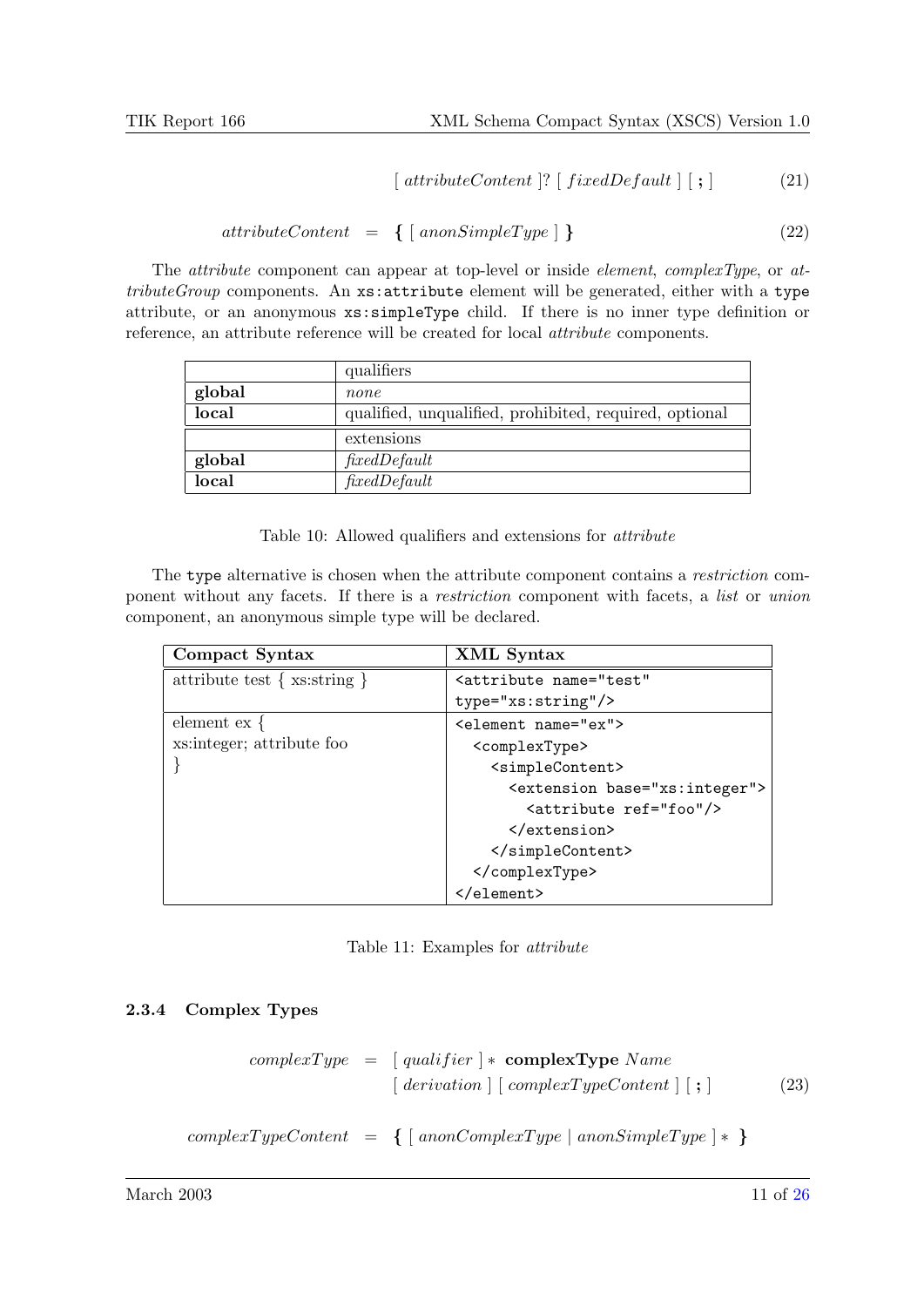(24)

$$
anonComplexType = contentModel \mid element \mid attribute
$$
  

$$
\mid attributeWC \mid attributeGroup
$$
 (25)

The complexType component can appear only at top level. Complex types are declared using a collection of inner components, which will all be used to construct a xs:complexType element. These components can also show up in the *element* component to define an anonymous complex type.

To define complex types with simple content, the restriction component has to be used. A derivation extension must not be used, as the base type for the restriction or extension is set by the restriction component. A restriction component with facets defines a restriction of the given base type. In XML Schema, this corresponds to the xs:restriction element. When no facets are present, the given name is interpreted as the base type name for an extension (xs:extension in XML Schema). To enforce a restriction even if there are no facets, an empty pair of curly brackets has to be added after the base name.

When a *contentModel* component is present, or neither a *contentModel* nor a restriction is present, complex content will be chosen for the xs:complexType element. If a derivation extension is given, the produced complex type will be a restriction or extension of the given base type. These three cases are displayed in table 12.

| Compact Syntax                 | XML Syntax                             |
|--------------------------------|----------------------------------------|
| complexType <sub>ct1</sub>     | <complextype name="ct1"></complextype> |
| $\{modelGroup \ attributes \}$ | modelGroup                             |
|                                | attributes                             |
|                                |                                        |
| complexType ct2 extends ct1    | <complextype name="ct2"></complextype> |
| $\{modelGroup \ attributes \}$ | <complexcontent></complexcontent>      |
|                                | <extension base="ct1"></extension>     |
|                                | modelGroup                             |
|                                | attributes                             |
|                                |                                        |
|                                |                                        |
|                                |                                        |
| complexType ct2 restricts ct1  | <complextype name="ct2"></complextype> |
| $\{modelGroup \ attributes \}$ | <complexcontent></complexcontent>      |
|                                | <restriction base="ct1"></restriction> |
|                                | modelGroup                             |
|                                | attributes                             |
|                                |                                        |
|                                |                                        |
|                                |                                        |

Table 12: Complex content in complex types

Any attribute, attribute Group or attribute WC components will be added inside the  $xs:restriction,$ xs:extension or xs:complexType elements as necessary.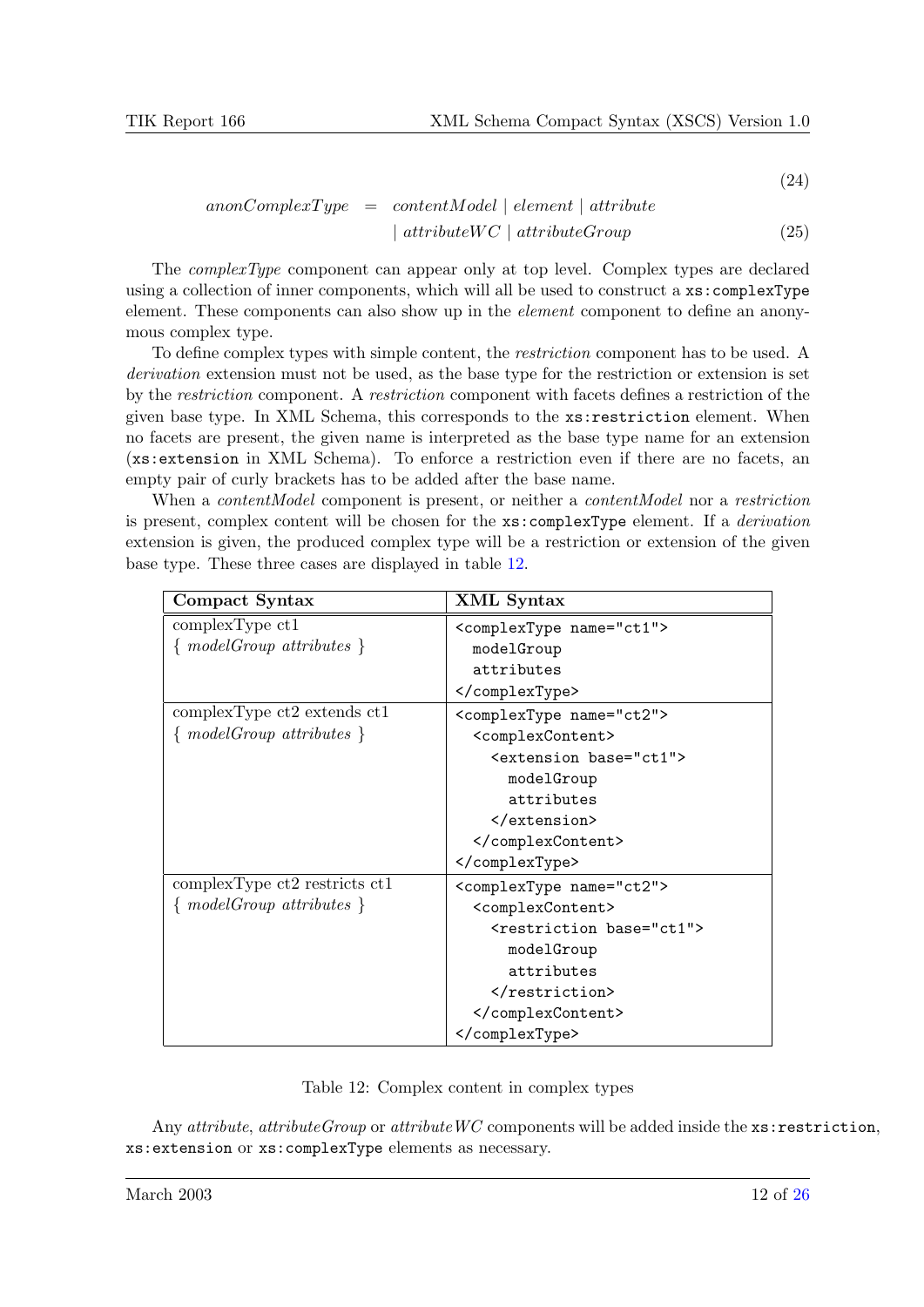| $contentModel = (empty$   |                                                                      |      |
|---------------------------|----------------------------------------------------------------------|------|
|                           | $\vert$ [mixed ] (modelGroup   groupRef)                             |      |
|                           | $\lceil occurrenceSpec \rceil$ ) $\lceil ; \rceil$                   | (26) |
|                           | $occurrenceSpec = ? \mid * \mid + \mid posIntRange$                  | (27) |
|                           | $modelGroup = ( [particle [composition particle] * [ (composition])$ | (28) |
| $composition = ,  -   \&$ |                                                                      | (29) |
|                           | $particle = (modelGroup   elementShort   groupRef   { element } )$   |      |
|                           | $\{ elementWC \}$ ) $\{ occurrenceSpec \}$                           | (30) |

A contentModel component is used to define valid element sequences. It can be either empty, or consist of a model Group or group Ref. If it is empty, no corresponding XML elements will be generated. A group Ref creates an  $xs:$  group element with the ref attribute set. The groupRef or modelGroup can be preceded by the mixed keyword to allow text nodes between child elements.

A modelGroup stands either for an xs:sequence, xs:choice, or xs:all element containing element declarations or references, group references, model groups, or element wildcards. The compositors are, for sequence, for choice, and  $\&$  for all. ModelGroups that do not contain a *compositor* (i.e., *modelGroups* with zero or one particle) default to xs: sequence. Additional *compositors* can be added in these cases to force  $xs:choice$  or  $xs:all.$ 

A particle denotes one part of a content model, it can be either a choice or sequence model group, an element or group reference, or a local element declaration or element wildcard. Optionally, an occurence specifier (see Table 13) can follow to set the number of allowed repetitions of the particle. It defaults to one and exactly one repetition.

| Compact Syntax | XML Syntax                  |
|----------------|-----------------------------|
| $\ast$         | $minOccurs = "0"$           |
|                | maxOccurs="unbounded"       |
| ?              | minOccurs="0"               |
|                | maxOccurs="unbounded"       |
| n              | minOccurs="n" maxOccurs="n" |
| n,m            | minOccurs="n" maxOccurs="m" |
| n,             | $minOccurs="n"$             |
|                | maxOccurs="unbounded"       |
| m              | $maxOccurs="m"$             |

Table 13: Definition of the occurrence specifiers

An *elementShort* particle can be used to refer or declare an element. If only a name is given, a reference to a locally declared or global element is assumed. An additional type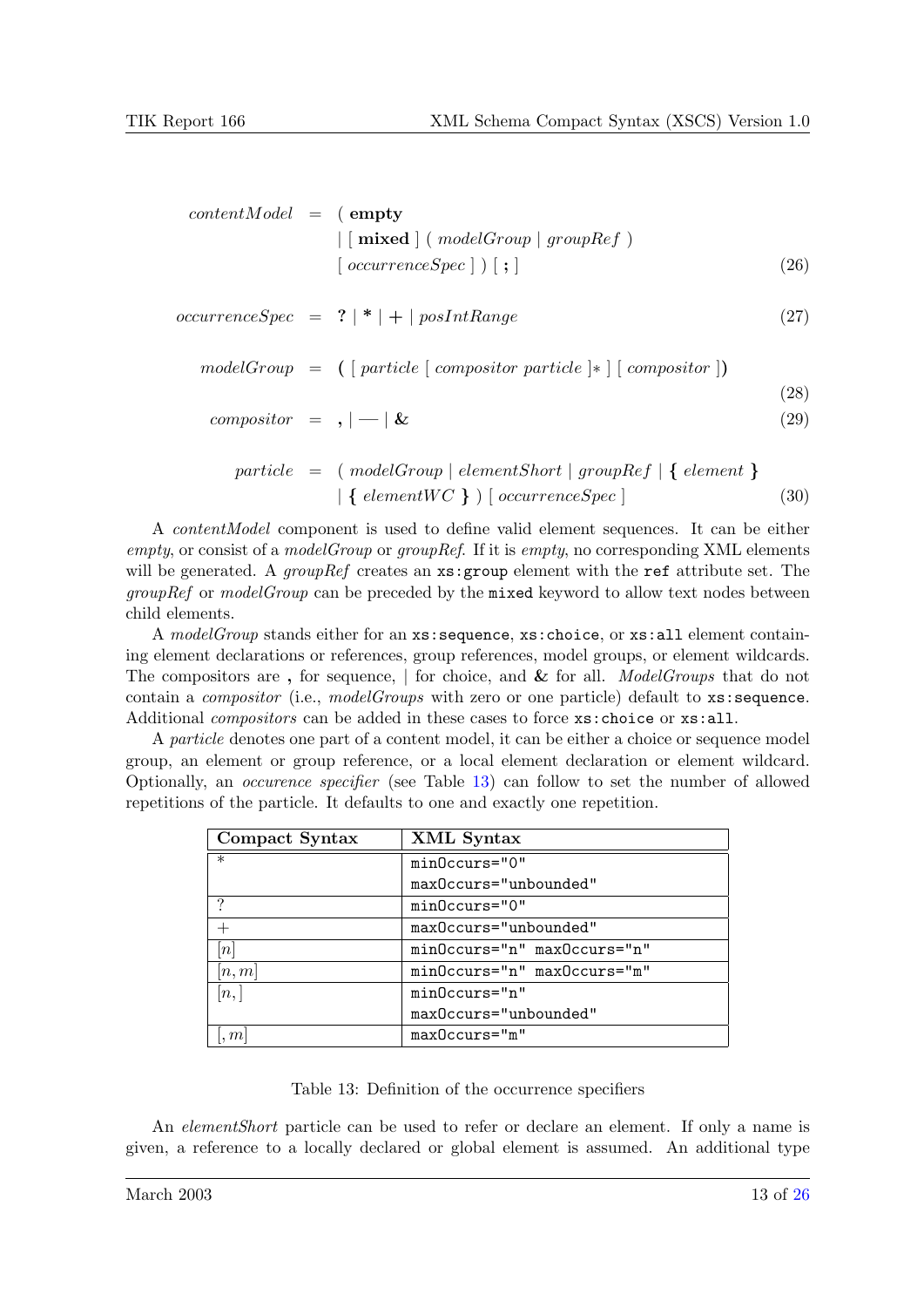<span id="page-13-0"></span>name in curly brackets declares an element of this type. It is also possible to put full *element* declarations inside the content model, simply add curly braces around the element declaration component. To create a *group reference*, an  $\omega$  char has to be added before the group name. Element wildcards (see Section [2.5.3\)](#page-17-0) are defined similar to inline *elements* using curly brackets.

Element declarations can also be added inside the  $complexType$  component. When constructing the content model, references to these elements will be replaced with the appropriate declaration. References that have no corresponding local element declaration will be treated as references to global elements.

| Compact Syntax                   | XML Syntax                                       |
|----------------------------------|--------------------------------------------------|
| complexType ct3 $\{ (a, b) +;$   | <complextype name="ct3"></complextype>           |
| element a $\{ \text{string } \}$ | <sequence max0ccurs="unbounded"></sequence>      |
| element $b \{ integer \}$        | <element name="a" type="string"></element>       |
|                                  | <element name="b" type="integer"></element>      |
|                                  | $\langle$ sequence>                              |
|                                  |                                                  |
| complexType ct4 $\{$ @grp+       | <complextype name="ct4"></complextype>           |
| attribute test $\{$ token $\}$   | <group max0ccurs="unbounded" ref="grp"></group>  |
|                                  | <attribute name="test" type="token"></attribute> |
|                                  |                                                  |

#### 2.4 Describing Datatypes

#### 2.4.1 Simple Types

|  | $simpleType = [qualifier] * simpleType Name$            |      |
|--|---------------------------------------------------------|------|
|  | $\lceil$ simpleTypeContent $\rceil$ $\lceil$ ; $\rceil$ | (31) |

$$
simpleTypeContent = \{ [anonSimpleType] \} \qquad (32)
$$

$$
an on SimpleType = restriction \mid union \mid list
$$
\n(33)

A simpleType component can appear only at top-level. Anonymous simple types however can appear also inside attributes, elements, and complex types.

$$
restriction = (Name [ \{ [ facet ] * \} ]
$$
\n
$$
| \text{ simpleType } \{ \text{ a nonSimpleType } \} \{ [ facet ] * \} ) [ ; ]
$$
\n
$$
union = union \{ [ \text{ a nonSimpleType }] + \} [ ; ]
$$
\n
$$
list = list \{ \text{ a nonSimpleType } \} [ ; ]
$$
\n(36)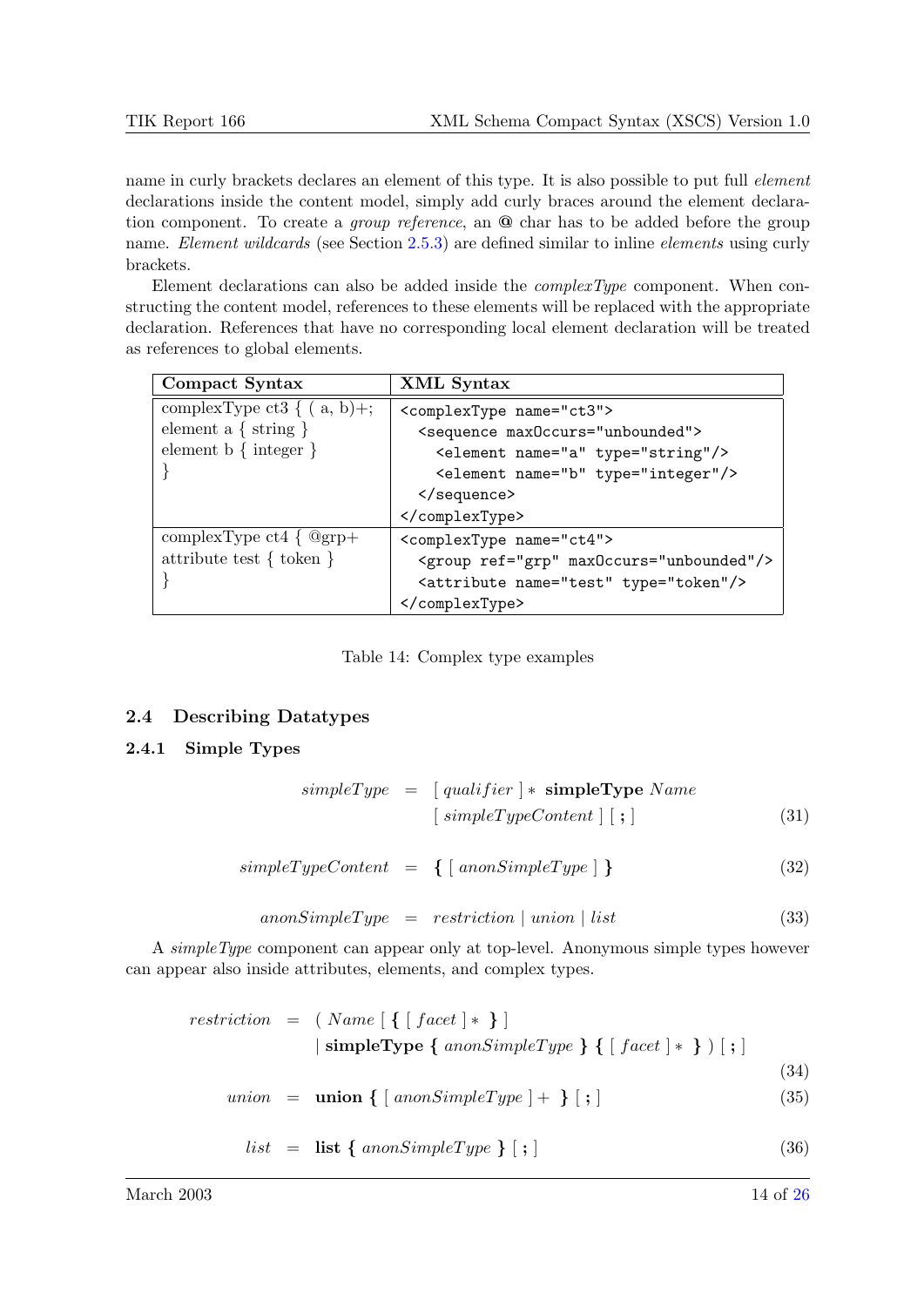An anonymous simple type can be defined using either a *restriction*, *list* or *union* component. These components can themselves contain anonymous simple type definitions except for the first alternative of restriction.

The restriction component is the counterpart of the  $\texttt{xs:restriction}$  element. The leading Name corresponds to the base attribute, unless the second variant with an embedded simple type is used. In that case, the xs:restriction element contains an xs:simpleType element defining the base of the restriction. Any facets become child elements of the xs:restriction element. The case where only a name but no facets are given is treated special in some contexts, but not inside a simpleType component.

Union and list correspond to the XML Schema elements with the same name. Unions and lists contain simple type definitions which are either added to the memberTypes or itemType attributes, or attached as xs:simpleType child elements. When only a name is given (a restriction component without facets), it is interpreted as a type reference, otherwise a type definition is assumed.

| Compact Syntax                    | XML Syntax                                                                                                                                                                                                                                                               |
|-----------------------------------|--------------------------------------------------------------------------------------------------------------------------------------------------------------------------------------------------------------------------------------------------------------------------|
| simpleType int $\{$ integer $\}$  | <simpletype name="int"></simpletype>                                                                                                                                                                                                                                     |
|                                   | <restriction base="integer/&gt;&lt;/th&gt;&lt;/tr&gt;&lt;tr&gt;&lt;th&gt;&lt;/th&gt;&lt;th&gt;&lt;/simpleType&gt;&lt;/th&gt;&lt;/tr&gt;&lt;tr&gt;&lt;th&gt;&lt;math&gt;simpleType digit\&lt;/math&gt;&lt;/th&gt;&lt;th&gt;&lt;simpleType name=" digit"=""></restriction> |
| nonNegativeInteger $\{ [0, 9] \}$ | <restriction base="nonNegativeInteger"></restriction>                                                                                                                                                                                                                    |
|                                   | <maxinclusive value="9"></maxinclusive>                                                                                                                                                                                                                                  |
|                                   |                                                                                                                                                                                                                                                                          |
|                                   |                                                                                                                                                                                                                                                                          |
| simpleType intu $\{$              | <simpletype name="intu"></simpletype>                                                                                                                                                                                                                                    |
| union $\{$ integer;               | <union membertypes="integer"></union>                                                                                                                                                                                                                                    |
| token $\{$ "undefined" $\}$ }     | <simpletype></simpletype>                                                                                                                                                                                                                                                |
|                                   | <restriction base="token"></restriction>                                                                                                                                                                                                                                 |
|                                   | <enumeration value="undefined"></enumeration>                                                                                                                                                                                                                            |
|                                   |                                                                                                                                                                                                                                                                          |
|                                   |                                                                                                                                                                                                                                                                          |
|                                   | $\langle$ /union>                                                                                                                                                                                                                                                        |
|                                   |                                                                                                                                                                                                                                                                          |

Table 15: Simple Type examples

# 2.4.2 Facets

| $fixed$ = fixed   fixed-minimum   fixed-maximum          |      |
|----------------------------------------------------------|------|
|                                                          | (37) |
| $facet = [fixed] * (lengthFace   rangeFace$              |      |
| $\mid patternFacet \mid enumFacet \mid whiteSpaceFacet$  |      |
| totalDigitsFacet   fractionDigitsFacet $  \cdot  $ ; $ $ |      |
|                                                          | 38)  |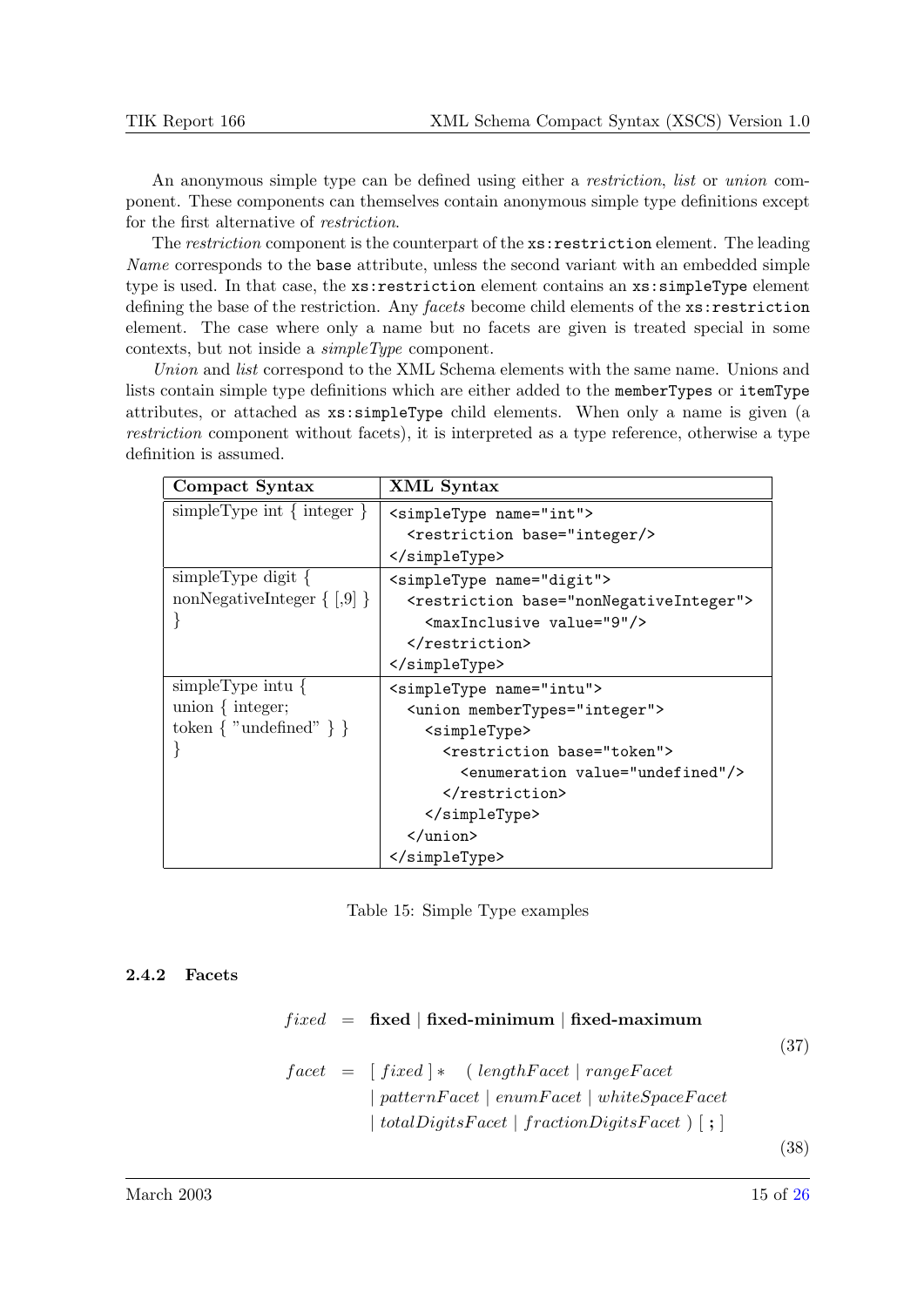|                             | $lengthFace t = length = (PosInt   posIntRange)$                     | (39) |
|-----------------------------|----------------------------------------------------------------------|------|
| $rangeFace = numRange$      |                                                                      | (40) |
| $patternFacet = /Pattern /$ |                                                                      | (41) |
|                             | $enumFacet = String [$ , $String$ $]*$                               | (42) |
|                             | white $SpaceFace$ = white $Space$ = (preserve   collapse   replace ) |      |
|                             |                                                                      | (43) |
|                             | $totalDigitsFace_t = totalDigits = PosInt$                           | (44) |
|                             | $fraction DigitsFace t = fraction Digits = PosInt$                   | (45) |
|                             |                                                                      |      |

$$
posIntRange = [(PosInt[, PosInt]], PosInt)] \qquad (46)
$$

$$
numRange = (\ [ \ ] \ ( \ ) \ ( \ Number \ [ \ , \ Number \ ] \ ], \ Number \ ) \ ( \ ] \ | \ )
$$

(47)

Facets are used to restrict simple types in various dimensions. Some facets can be fixed using the *fixed* keyword which prohibits further modifications to the facet in type restrictions. For the *lengthFacet* and the rangeFacet which can collect two XML Schema facets specifiying a lower and upper bounds, also the keywords fixed-minimum and fixed-maximum exist.

The *lengthFacet* constrains the length of several datatypes. It can either be set to a fixed value, or a range of values can be given. For a fixed value, a xs:length facet is generated, while for the range variant, either  $xs:minLength$  or  $xs:maxLength$  or both are used. This facet can be fixed using the fixed keyword, which sets the fixed attribute of all generated facet elements to true. Fixed-minimum, and fixed-maximum can be used in combination with a range to only fix minimum or maximum.

The rangeFacet is the counterpart to the xs:minInclusive, xs:minExclusive, xs:maxInclusive, and max:Exclusive elements. Ranges have to be defined with mathematical interval notation using parentheses () for exclusive and brackets [] for inclusive bounds. The range facet can be applied for all ordered datatypes (see Section  $64$ ). The fixed, fixed-minimum and fixed-maximum keywords can be applied similar to the length facet.

Most datatypes can also be required to match a regular expression using the patternFacet. Regular expressions must be enclosed in slashes /. Pattern facets (xs:pattern in XML Schema) cannot be fixed.

To restrict a datatype to a list of enumerated values, the enumFacet has to be used. A comma-separated list of quoted values has to be specified. For every value specified, one xs:enumeration element will be generated. Enumeration facets cannot be fixed.

WhiteSpaceFacets control the normalization of string values. The three options preserve, collapse, and replace are available. A corresponding  $xs:whiteSpace$  element is generated. Whitespace facets can be fixed, but *fixed-minimum* or *fixed-maximum* may not be used.

TotalDigitsFacets and FractionDigitsFacets control the number of digits that datatypes derived from xs:decimal can have. A non-negative integer has to be specified, and the optional fixed keyword can be used. They correspond to the xs:totalDigits and xs:fractionDigits elements.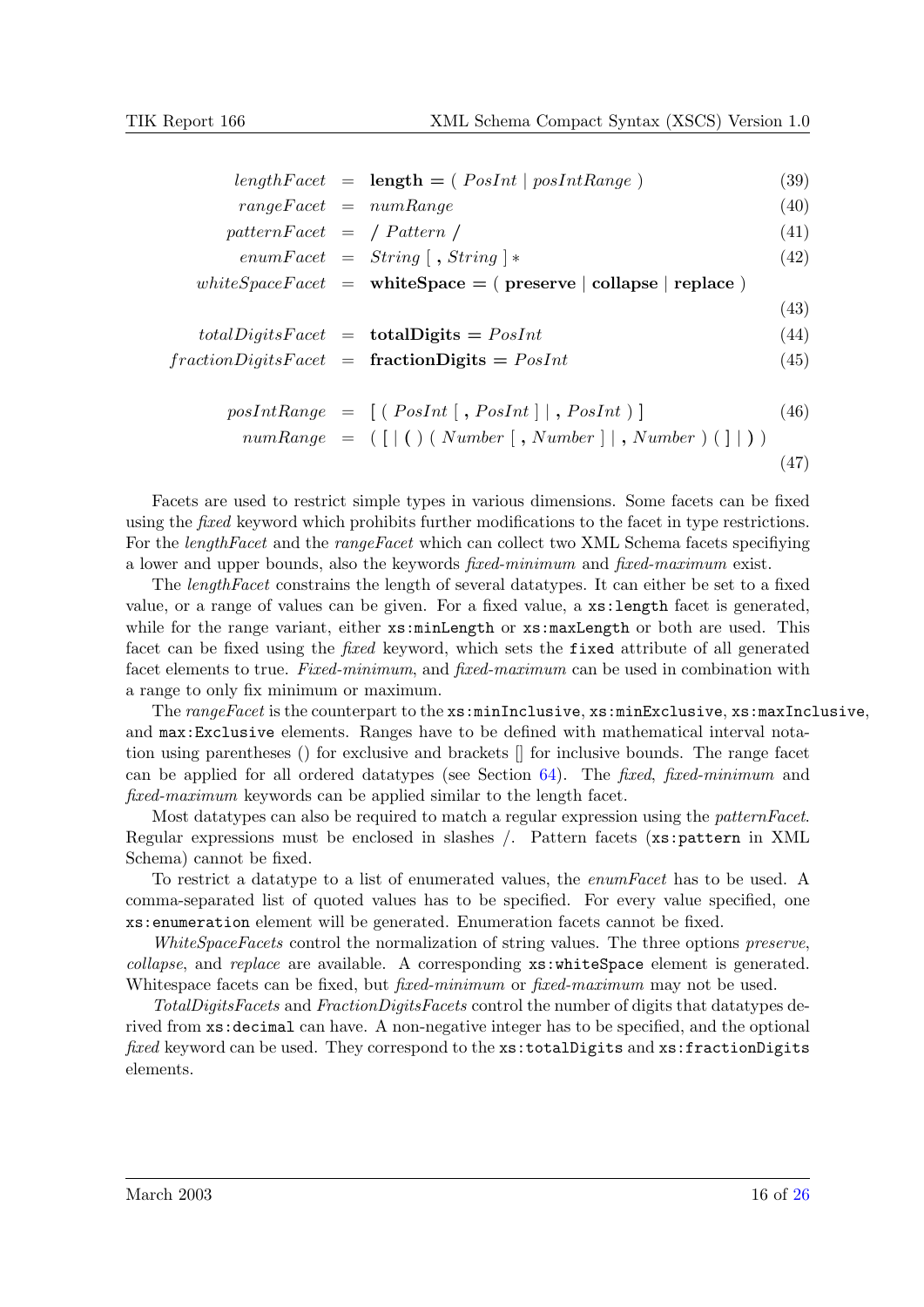<span id="page-16-0"></span>

| Compact Syntax      | XML Syntax                                       |  |  |
|---------------------|--------------------------------------------------|--|--|
| $length=8$          | <length value="8"></length>                      |  |  |
| $length=[3,6]$      | <minlength value="3"></minlength>                |  |  |
|                     | <maxlength value="8"></maxlength>                |  |  |
| $length=[,9]$       | <maxlength value="9"></maxlength>                |  |  |
| [2,200]             | <mininclusive value="2"></mininclusive>          |  |  |
|                     | <maxinclusive value="200"></maxinclusive>        |  |  |
| (2,                 | <minexclusive value="2"></minexclusive>          |  |  |
| $(2000-12-02)$      | <maxexclusive value="2000-12-02"></maxexclusive> |  |  |
| $/.*$ test. $*/$    | <pattern value=".*test.*"></pattern>             |  |  |
| "A3", "A4", "A5"    | <enumeration value="A3"></enumeration>           |  |  |
|                     | <enumeration value="A4"></enumeration>           |  |  |
|                     | <enumeration value="A5"></enumeration>           |  |  |
| whiteSpace=preserve | <whitespace value="preserve"></whitespace>       |  |  |
| $totalDigits = 8$   | <totaldigits value="8"></totaldigits>            |  |  |
| $fraction$ Digits=0 | <fractiondigits value="0"></fractiondigits>      |  |  |

Table 16: Facet examples

# 2.5 Other Features

# 2.5.1 Model Groups

$$
group = \textbf{group Name} \text{ } [\text{ } \{ \text{ } [contentModel \text{ } | \text{ } element \text{ } ]* \text{ } } ] \text{ } [\text{ } ; ] \text{ } (48)
$$

 $groupRef = \textcircled{a} Name$  (49)

The *group* component is used to define reusable content models. It can be used only at top-level. Groups can be referred to from the content model of a complex type using the groupRef component. A group that does not contain a content model implicitly contains an empty sequence model group. The corresponding XML Schema constructs are:

| Compact Syntax              | XML Syntax                  |  |
|-----------------------------|-----------------------------|--|
| group name $\{modelGroup\}$ | <group name="name"></group> |  |
|                             | modelGroup                  |  |
|                             |                             |  |
| @grp                        | <group ref="grp"></group>   |  |
| group name                  | <group name="name"></group> |  |
|                             | <sequence></sequence>       |  |
|                             |                             |  |

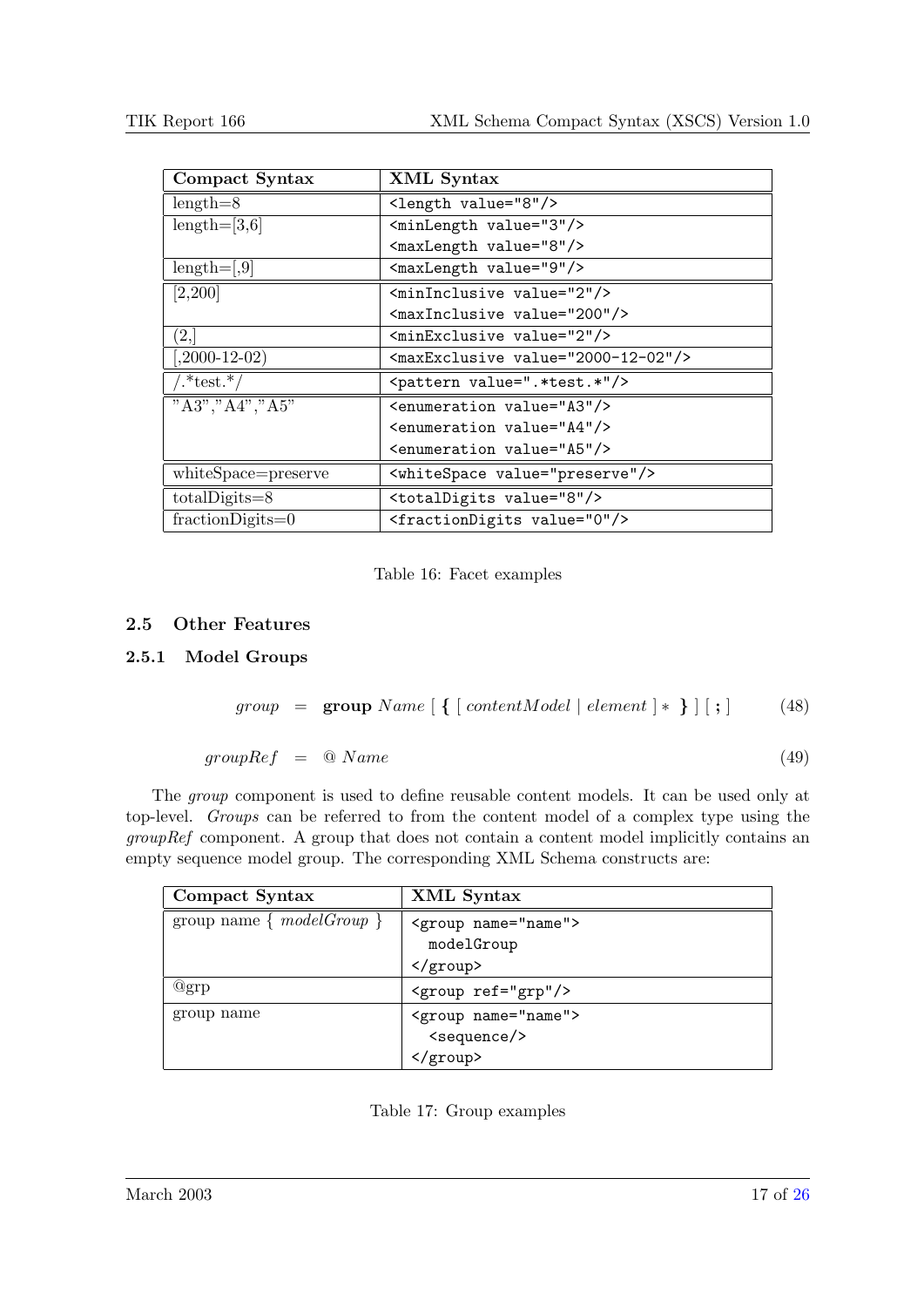### <span id="page-17-0"></span>2.5.2 Attribute Groups

$$
attributeGroup = attributeGroupName [\{ [attribute | attributeWC | attributeGroup ] + \}] [ ; ]
$$
 (50)

AttributeGroups define reusable sets of attributes for the use within complex type definitions. When the *attributeGroup* appears at top-level, it is interpreted as an attribute group definition, inside complex types or other attribute groups a reference is generated. The corresponding XML Schema constructs are:

| Compact Syntax                        | XML Syntax                                                        |
|---------------------------------------|-------------------------------------------------------------------|
| attributeGroup name<br>$attributes$ } | <attributegroup name="name"><br/>attributes<br/></attributegroup> |
| attributeGroup ref                    | <attributegroup ref="ref"></attributegroup>                       |

Table 18: Attribute group examples

#### 2.5.3 Wildcards

|  | $process = \mathbf{ax}   \mathbf{strict}   \mathbf{skip}$                 | (51) |
|--|---------------------------------------------------------------------------|------|
|  | wildcardNSDecl = $\#$ #targetNS   $\#$ #other   $\#$ #local   URI         | (52) |
|  | $elementWC = [process \mid any \mid namespace$                            |      |
|  | wildcardNSDecl $\lceil$ , wildcardNSDecl $\lceil$ , $\rceil$              | (53) |
|  | $attributeWC = [process   anyAttribute   namespace$                       |      |
|  | wildcardNSDecl $\vert$ , wildcardNSDecl $\vert * \vert$ $\vert$ ; $\vert$ | (54) |

Wildcards (see Table [20\)](#page-18-0) define placeholders for arbitrary elements or attributes. Element wildcards ( $elementWC$ ) must be used within a *contentModel*, they cannot be declared outside the content model like elements. Attribute wildcards are used in complex types or attribute groups. In XML, the following constructs are generated:

| Compact Syntax          | XML Syntax                    |  |
|-------------------------|-------------------------------|--|
| $\mathop{\mathrm{any}}$ | $\langle \text{any} \rangle$  |  |
| anyAttribute            | <anyattribute></anyattribute> |  |

Table 19: Wildcard examples

### 2.5.4 Identity Constraints

$$
idConstructField = field XPath [, XPath] * in XPath
$$
\n
$$
(55)
$$
\n
$$
(56)
$$

 $key = \text{key Name } idConstruct[i]$  (56)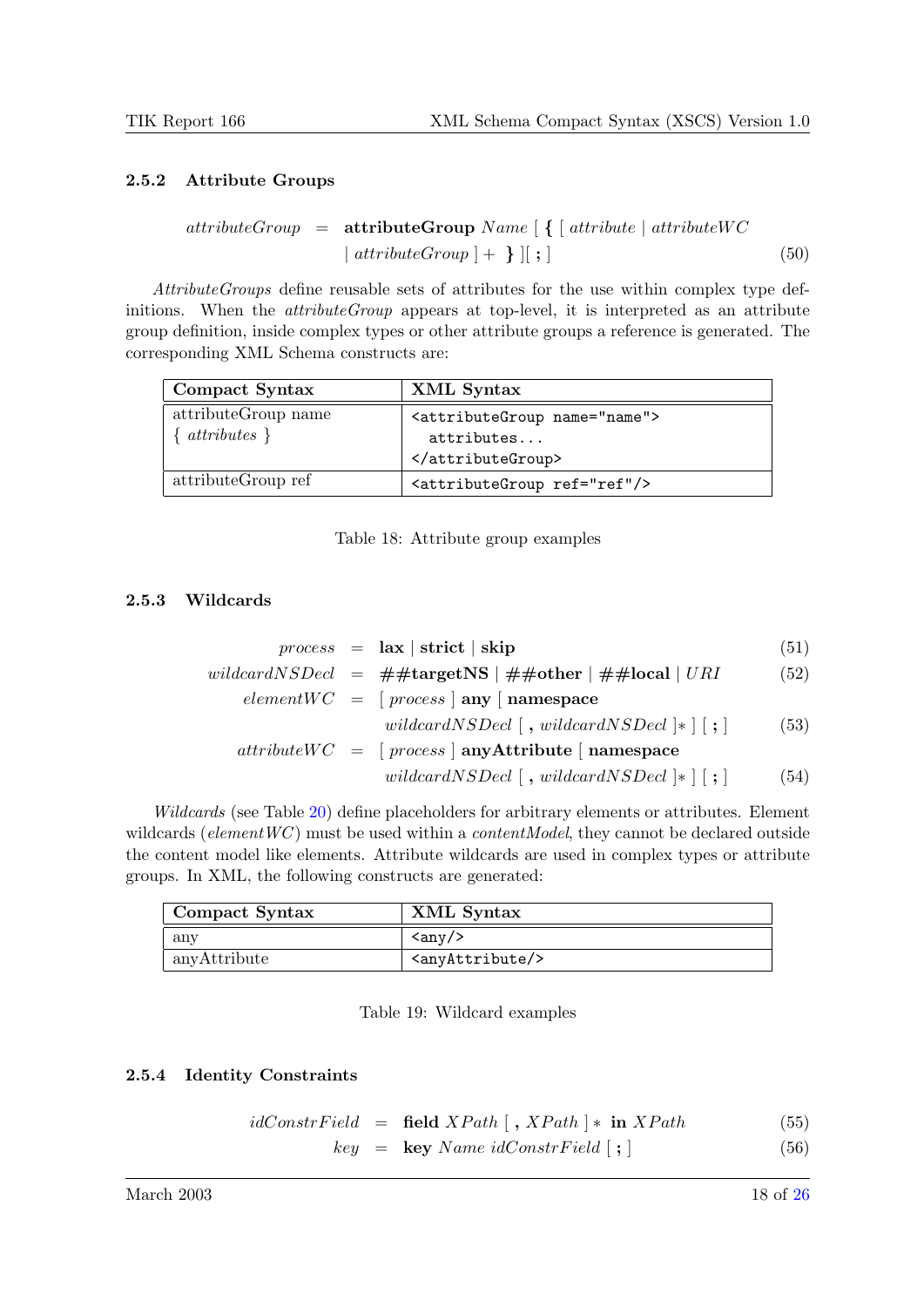<span id="page-18-0"></span>

| Compact Syntax               | XML Syntax                    |
|------------------------------|-------------------------------|
| lax                          | process="lax"                 |
| skip                         | process="skip"                |
| strict                       | process="strict"              |
| namespace $\#$ #targetNS     | namespace="##targetNamespace" |
| namespace $\#\#$ other       | namespace="##other"           |
| namespace $\#\text{\#local}$ | namespace="##local"           |
| namespace URI1, URI2         | namespace="URI1 URI2"         |

Table 20: Wildcard options

$$
keyref = keyref Name
$$
  
refers Name  $i dConstrField ~[ ; ]$  (57)  

$$
unique = unique Name  $i dConstrField ~[ ; ]$  (58)
$$

Identity constraints can be used to define consistency constraints similar to the ID/IDREF(S) feature in DTDs. Keys can be used to define values that must be unique within the document and that have to exist, while unique constraints only require uniqueness. Keyrefs define values that must refer to an existing key value. XPaths are used to define which values  $$ either attribute values or text nodes — are used for identity constraints. An additional XPath defines the location of these values.

| Compact Syntax             | XML Syntax                                 |
|----------------------------|--------------------------------------------|
| key key1                   | <key name="key1"></key>                    |
| field $XPath1$ in $XPath2$ | <field xpath="XPath1"></field>             |
|                            | <selector xpath="XPath2"></selector>       |
|                            | $\langle$ /key>                            |
| keyref ref1 refers key1    | <keyref name="ref1" refer="key1"></keyref> |
| field $XPath3$ in $XPath2$ | <field xpath="XPath3"></field>             |
|                            | <selector xpath="XPath2"></selector>       |
|                            | $\langle$ /keyref>                         |
| unique un1                 | <unique name="un1"></unique>               |
| field $XPath4$ , $XPath5$  | <field xpath="XPath4"></field>             |
| in $XPath2$                | <field xpath="XPath5"></field>             |
|                            | <selector xpath="XPath2"></selector>       |
|                            |                                            |

### 2.5.5 Notations

|  | <i>notation</i> = <b>notation</b> Name <b>public</b> String system $URI$ [; ] | (59) |
|--|-------------------------------------------------------------------------------|------|
|  |                                                                               |      |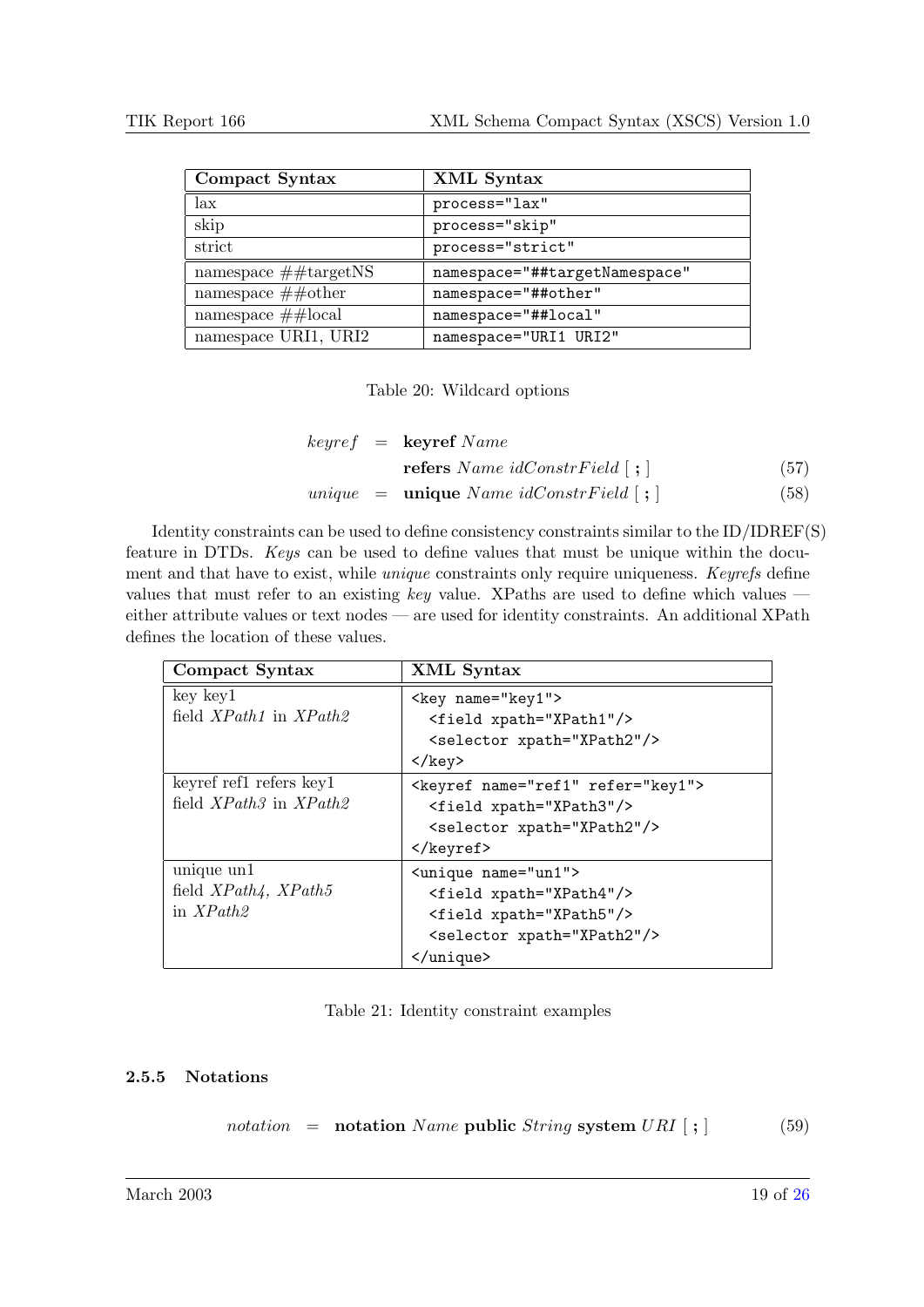<span id="page-19-0"></span>Notations are supported for DTD backwards compatibility. A notation definition consists of a name, a public and a system identifier.

| Compact Syntax                 | XML Syntax                                   |  |
|--------------------------------|----------------------------------------------|--|
| notation not 1 public "public" | <notation <="" name="not1" td=""></notation> |  |
| system "sysURI"                | public="pubID" system="sysURI"/>             |  |

Table 22: Notation example

### 2.5.6 Literals

 $Name = NCName | QName | \ NCName$  (60)

A Name is either a [QName](http://www.w3.org/TR/REC-xml-names/#NT-QName) or [NCName](http://www.w3.org/TR/REC-xml-names/#NT-NCName) as defined in the XML Namespace Standard [\[2\]](#page-25-0). For names that are equal to any of the keywords (see Table 23), a preceding backslash has to be added.

| targetNamespace  | attributeGroup | nillable           | empty          |
|------------------|----------------|--------------------|----------------|
| namespace        | anyAttribute   | qualified          | fixed          |
| default          | any            | unqualified        | fixed-minimum  |
| elementDefault   | notation       | final              | fixed-maximum  |
| attributeDefault | key            | final-extension    | lax            |
| version          | keyref         | final-restriction  | strict         |
| include          | unique         | final-list         | skip           |
| import           | refers         | final-union        | length         |
| redefine         | field          | block              | whiteSpace     |
| complexType      | in             | block-substitution | preserve       |
| simpleType       | restricts      | block-restriction  | collapse       |
| union            | extends        | block-extension    | replace        |
| list             | substitutes    | required           | totalDigits    |
| element          | public         | optional           | fractionDigits |
| attribute        | system         | prohibited         |                |
| group            | abstract       | mixed              |                |

Table 23: Reserved keywords

$$
String = "\left[\left.\begin{array}{c} \wedge \mathbf{m} \\ & \wedge \mathbf{m} \end{array}\right] |\mathbf{m}|\mathbf{n}|\mathbf{n}|\mathbf{t}|\mathbf{t}"
$$
\n(61)

Strings are enclosed in double quotes. Quotes and backslashes inside the string must be escaped using a backslash. The XML special characters  $\lt$  and  $\&$  can be used literally. For newline, carriage return, form feed and tabulator, the well-known escapes can be used.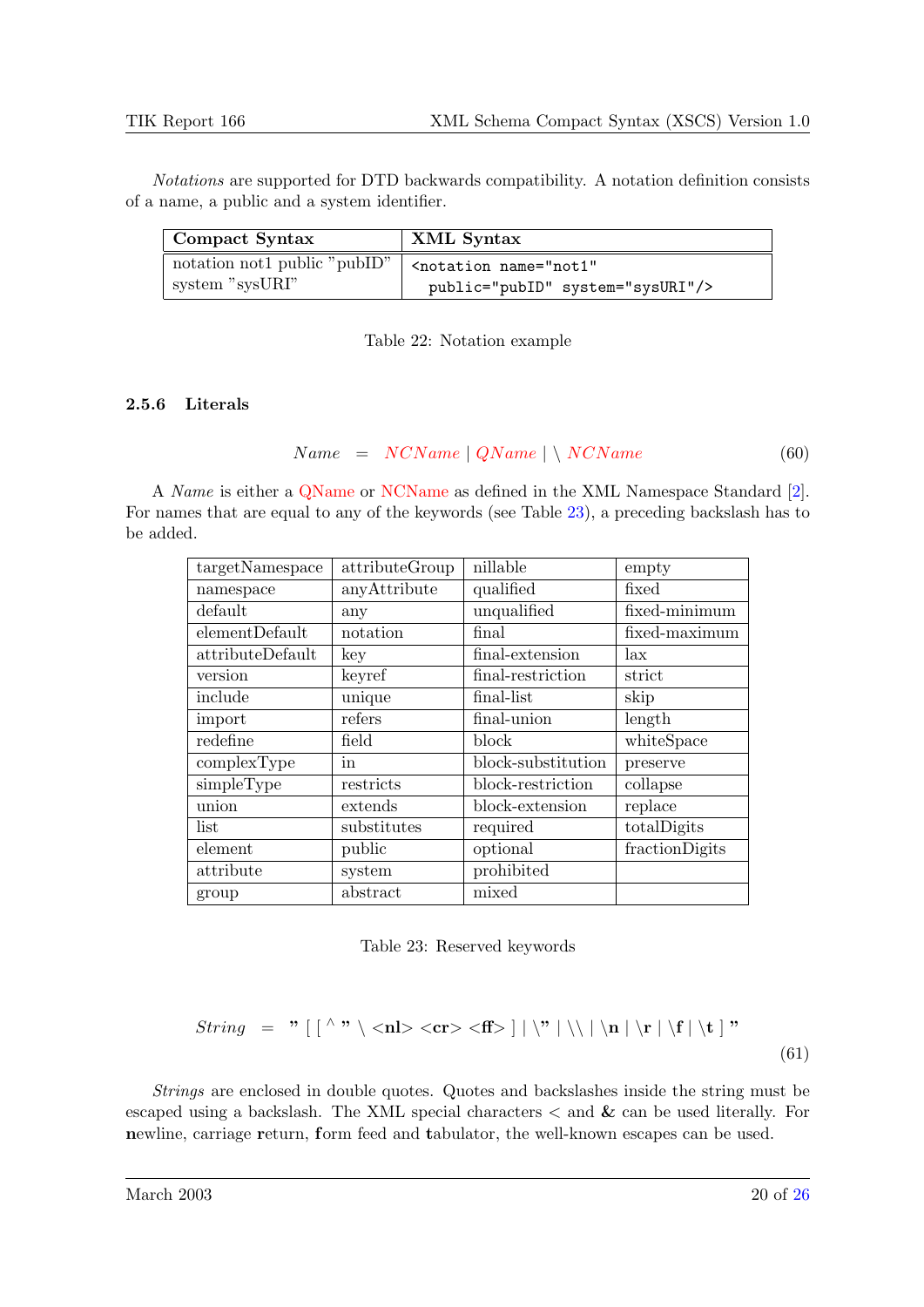$$
XPath = "Selector" \t\t(62)
$$

<span id="page-20-0"></span>The XPaths used in XML Schema are a subset of the XPath specification [\[3\]](#page-25-0) defined in the XML Schema standard as the [Selector](http://www.w3.org/TR/xmlschema-1/#c-selector-xpath) production. XPaths must be enclosed in double quotes.

$$
PosInt = \begin{bmatrix} 0 - 9 \end{bmatrix} + \tag{63}
$$

PosInt are positive Integers (including zero), with no leading  $+$  allowed.

$$
Number = NumberStart [NumberChar] *| INF | - INF | NaN
$$
\n(64)

NumberStart = 
$$
\mathbf{0} - \mathbf{9} | + | - | \cdot | \mathbf{P}
$$
 (65)  
\nNumberChar =  $\mathbf{0} - \mathbf{9} | + | - | \cdot | \mathbf{e} | \mathbf{E} | \mathbf{T} | \mathbf{Z} | \mathbf{Y} | \mathbf{M} | \mathbf{D} | \mathbf{H} | \mathbf{S}$  (66)

Number can be a literal value of all the XML Schema datatypes for which the range facets minExclusive, maxExclusive, minInclusive, and maxInclusive can be applied. This includes the [date,](http://www.w3.org/TR/xmlschema-2/#date) [time,](http://www.w3.org/TR/xmlschema-2/#time) [dateTime,](http://www.w3.org/TR/xmlschema-2/#dateTime) [duration](http://www.w3.org/TR/xmlschema-2/#duration) and all [gregorian calendar](http://www.w3.org/TR/xmlschema-2/#gDay)<sup>3</sup> types, the [decimal](http://www.w3.org/TR/xmlschema-2/#decimal) type, and the [double](http://www.w3.org/TR/xmlschema-2/#double) and [float](http://www.w3.org/TR/xmlschema-2/#float) types.

$$
URI = "anyURI" \t(67)
$$

 $URIs$  are strings that are valid literals of the any URI type as defined in the XML Schema datatypes standard.

$$
Pattern = / regExp / \tag{68}
$$

Patterns are strings that are valid literals of the [regExp](http://www.w3.org/TR/xmlschema-2/#regexs) production in the XML Schema datatypes standard. As they are enclosed with slashes, any slash inside the regular expression has to be escaped using a backslash.

# 3 Syntax Summary

The following syntax summary uses the same numbering as the syntax description in the preceding section. The summary is separated into syntax descriptions containing further structural elements (Section [3.1\)](#page-21-0), and literals (Section [3.2\)](#page-24-0).

<sup>3</sup> gYearMonth, gYear, gMonthDay, gMonth, gDay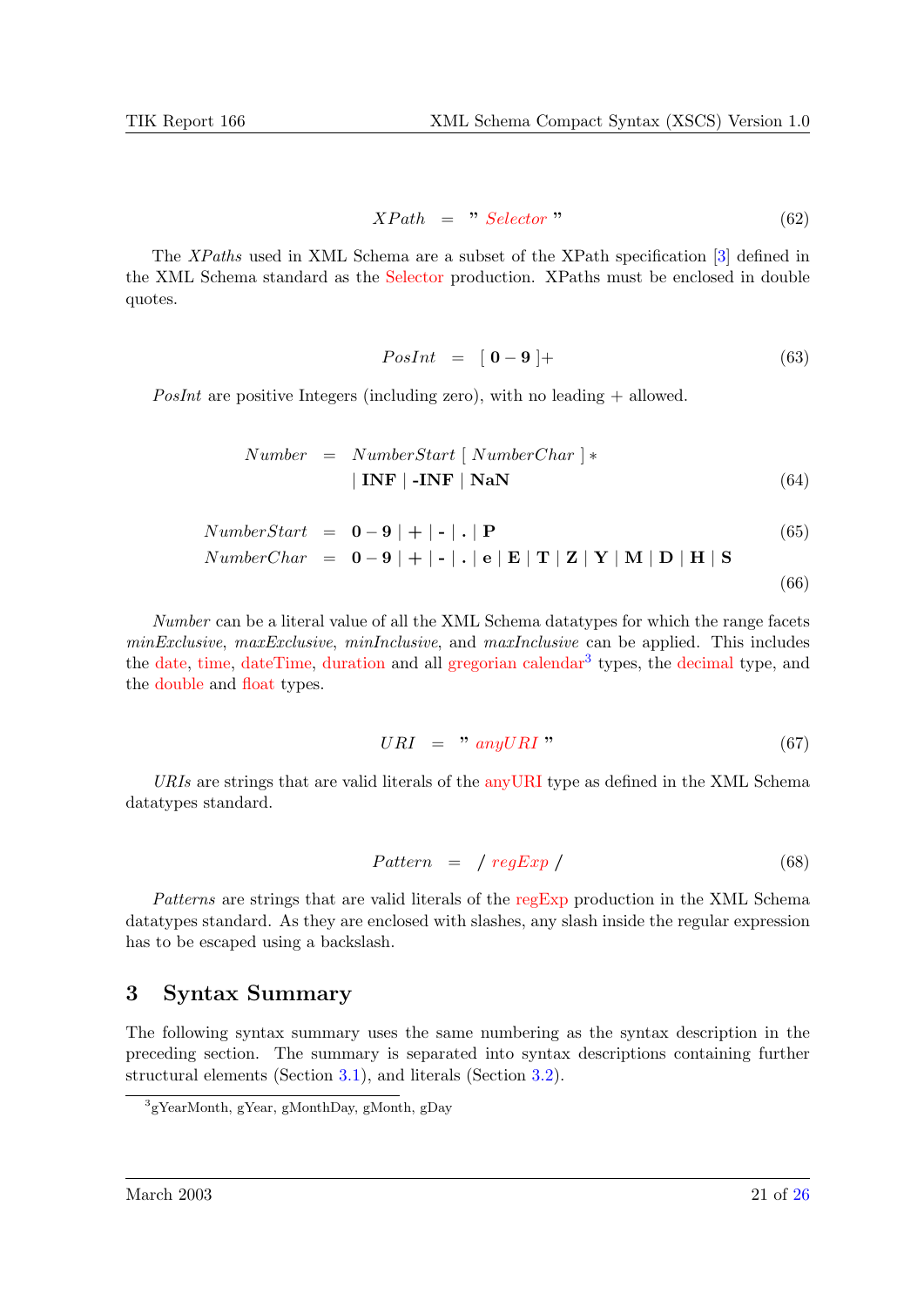# <span id="page-21-0"></span>3.1 Structure

|                            | schema | $=$ [schemaOption ] $*$ [schemaInclude ] $*$                                                                              |      |
|----------------------------|--------|---------------------------------------------------------------------------------------------------------------------------|------|
|                            |        | $\int \operatorname{cchem}(\operatorname{Body}) +$                                                                        |      |
|                            |        |                                                                                                                           | (1)  |
| $schemaOption =$           |        | targetName space                                                                                                          |      |
|                            |        | namespace                                                                                                                 |      |
|                            |        | blockFinalDefault                                                                                                         |      |
|                            |        | elementDefault                                                                                                            |      |
|                            |        | $attribute Default$                                                                                                       |      |
|                            |        | version                                                                                                                   | (2)  |
| $schemal nclude = include$ |        |                                                                                                                           |      |
|                            |        | import                                                                                                                    |      |
|                            |        | redefine                                                                                                                  | (3)  |
|                            |        | $schemaBody = simpleType$                                                                                                 |      |
|                            |        | complexType                                                                                                               |      |
|                            |        | element                                                                                                                   |      |
|                            |        | attribute                                                                                                                 |      |
|                            |        | group                                                                                                                     |      |
|                            |        | attributeGroup                                                                                                            |      |
|                            |        | notation                                                                                                                  | (4)  |
|                            |        |                                                                                                                           |      |
|                            |        | $targetNamespace = \text{targetNamespace} \text{ } URI \text{ }   \text{ } ; \text{ }$                                    | (5)  |
|                            |        | $namespace = \textbf{namespace} \mid Name \mid URL \mid ; \mid$                                                           | (6)  |
|                            |        |                                                                                                                           | (7)  |
|                            |        | $elementDefault = elementDefault\ quality[i]$                                                                             | (8)  |
|                            |        | $attributeDefault = attributeDefault$ qualifier $ \;;\;$                                                                  | (9)  |
|                            |        | <i>version</i> = <b>version</b> $String$   ;                                                                              | (10) |
|                            |        | $include \quad = \quad \textbf{include} \ \ URI \ [\ ; \ ]$                                                               | (11) |
|                            |        | $import = import \text{ } URI$ namespace $URI$ ;                                                                          | (12) |
|                            |        | $redefine = \textbf{redefine} \text{ } URI \text{ } [\text{ } \{ \text{ } [simpleType \text{ } ] \text{ } complexType \}$ |      |
|                            |        | $\mid group \mid attributeGroup \mid * \mid   \mid ; \mid$                                                                | (13) |
|                            |        | qualifier = final   final-restriction   final-extension   final-list                                                      |      |
|                            |        | final-union $\vert$ block $\vert$ block-substitution                                                                      |      |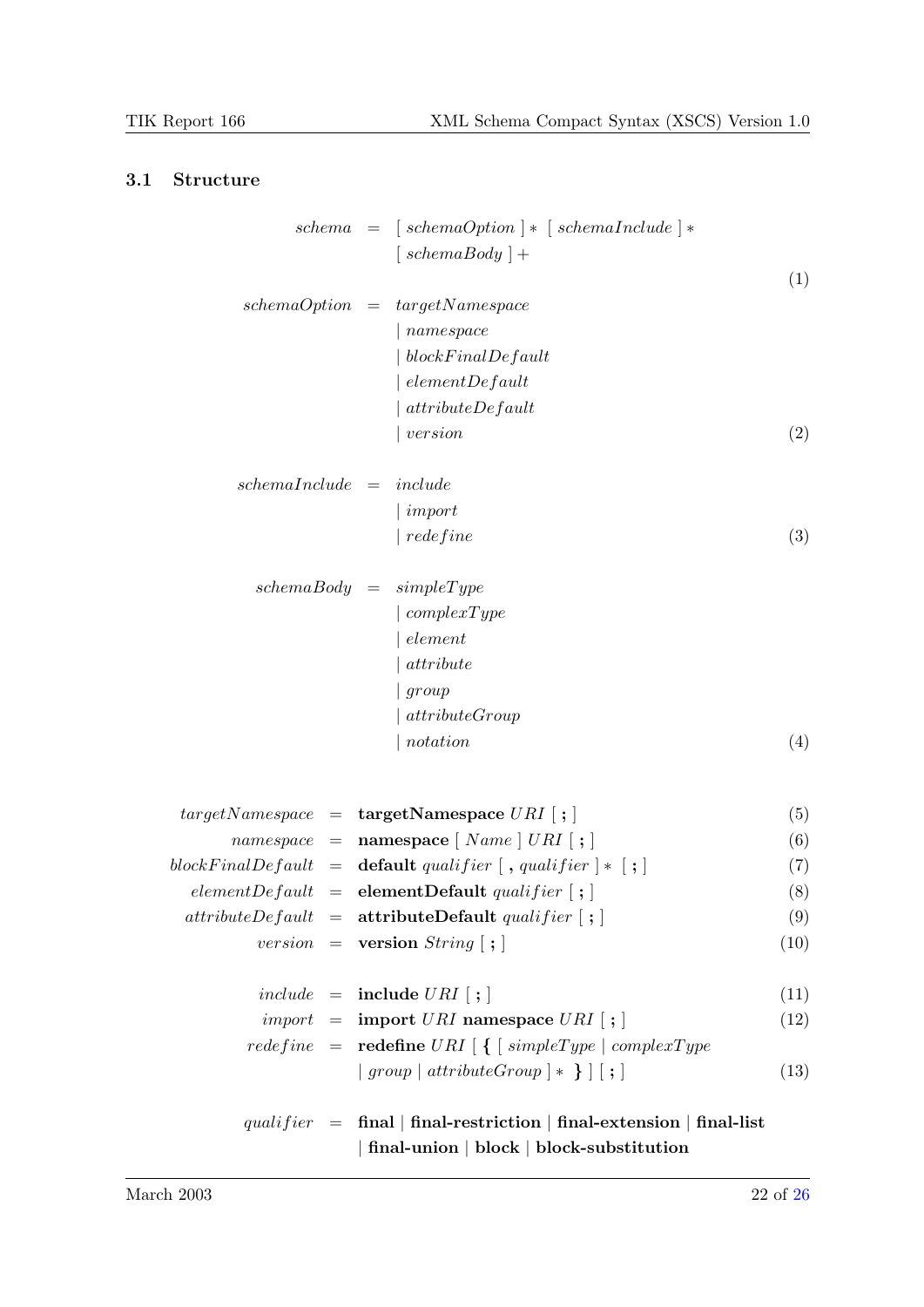|                         | block-extension   block-restriction<br>qualified $ $ unqualified<br>$abstructor \nvert$ nillable<br>required   optional   prohibited                                | (14) |
|-------------------------|---------------------------------------------------------------------------------------------------------------------------------------------------------------------|------|
|                         | $derivation = extends Name   restricts Name$                                                                                                                        | (15) |
|                         | $substitution =$ substitutes Name                                                                                                                                   | (16) |
|                         | $fixedDefault = String \mid \leq String$                                                                                                                            | (17) |
|                         | element = $\int$ qualifier $\vert * \vert$ element Name<br>$[ \; substitution \;   \; derivation \; ] * [ \; elementContent \; ]$<br>$\lceil fixedDefault \rceil$ ; | (18) |
|                         | $elementShort = Name \{ \} \$                                                                                                                                       | (19) |
|                         | $elementContent = \{ [ \;anonSimpleType \;   \;anonComplexType$<br>$\lceil key \rceil$ keyref $\lceil unique \rceil *$                                              | (20) |
|                         | $attribute = [qualifier] * attribute Name$<br>$\lceil$ attributeContent $\lceil$ ? $\lceil$ fixedDefault $\rceil$ $\lceil$ ; $\rceil$                               | (21) |
|                         | $attributeContent = \{ \} \text{anonsimpleType} \}$                                                                                                                 | (22) |
|                         | $complexType = [qualifier] * complexTypeName$<br>$\lceil$ derivation $\rceil$ $\lceil$ complexTypeContent $\rceil$ $\lceil$ ; $\rceil$                              | (23) |
|                         | $complexTypeContent = \{ [ \;ano nComplexType \;   \;ano nSimpleType \; ] * \; \}$                                                                                  | (24) |
|                         | $anonComplexType = contentModel   element   attribute$<br>$\int$ attribute $WC$ $\int$ attribute $Group$                                                            | (25) |
| $contentModel = (empty$ | $\vert$ [ mixed ] ( model Group   group Ref )<br>$[occurrenceSpec]$ $[$ ; $]$                                                                                       | (26) |
|                         | $occurrenceSpec = ?   *   +   posIntRange$                                                                                                                          | (27) |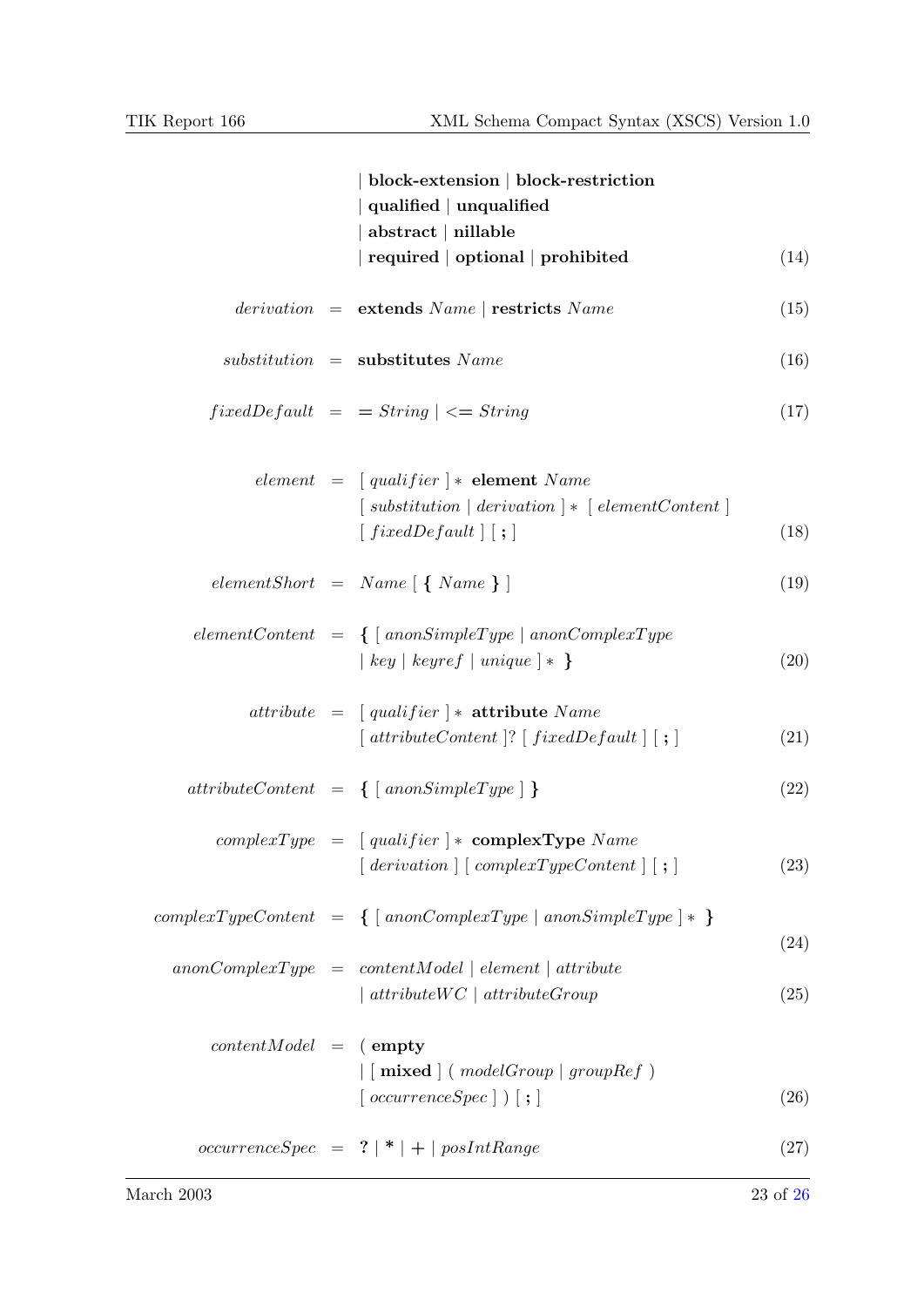|                             | $modelGroup = ( [particle [composition particle] * [ (composition])$                                                 |      |
|-----------------------------|----------------------------------------------------------------------------------------------------------------------|------|
|                             |                                                                                                                      | (28) |
| compositor = $,$ $  \&$     |                                                                                                                      | (29) |
|                             | $particle = (modelGroup   elementShort   groupRef   { element }$                                                     |      |
|                             | $\vert \{\text{ elementWC }\}\ \rangle$ [ occurrence Spec ]                                                          | (30) |
|                             | $simpleType = [qualifier] * simpleType Name$                                                                         |      |
|                             | $\lceil$ simpleTypeContent $\rceil$ ; $\rceil$                                                                       | (31) |
|                             | $simpleTypeContent = \{ [anonSimpleType] \}$                                                                         | (32) |
|                             | $anonSimpleType = restriction \mid union \mid list$                                                                  | (33) |
|                             | $restriction = \{ Name [\{\, [ facet] * \}\,]$                                                                       |      |
|                             | simpleType { $anonSimpleType$ } { $\lceil$ facet $\rceil *$ } $\rceil$ ; $\rceil$                                    | (34) |
|                             | $union = union \{ [anonSimpleType] + \} [ ; ]$                                                                       | (35) |
|                             | $list = list \{ \text{anonsimpleType} \} [ ; ]$                                                                      | (36) |
|                             | $fixed$ = fixed   fixed-minimum   fixed-maximum                                                                      |      |
|                             |                                                                                                                      | (37) |
|                             | $facet = [fixed] * (lengthFace   rangeFace$                                                                          |      |
|                             | $\mid patternFace \mid enumFace \mid whiteSpaceFace$<br>$totalDigitsFace$   $fractionDigitsFace$ ) $\vert$ ;         |      |
|                             |                                                                                                                      | (38) |
|                             | $lengthFace t = length = (PosInt   posIntRange)$                                                                     | (39) |
| $rangeFace t = numRange$    |                                                                                                                      | (40) |
| $patternFacet = /Pattern /$ |                                                                                                                      | (41) |
|                             | $enumFacet = String [$ , $String$ $]*$                                                                               | (42) |
|                             | $whiteSpaceFace \, = \, \text{whiteSpace} = (\, \text{pressure} \,   \, \text{collapse} \,   \, \text{replace} \, )$ |      |
|                             |                                                                                                                      | (43) |
|                             | $totalDigitsFace_t = totalDigits = PosInt$                                                                           | (44) |
|                             | $fraction DigitsFace t = fraction Digits = PosInt$                                                                   | (45) |
|                             | $posIntRange = [(PosInt[, PosInt], PosInt]$                                                                          | (46) |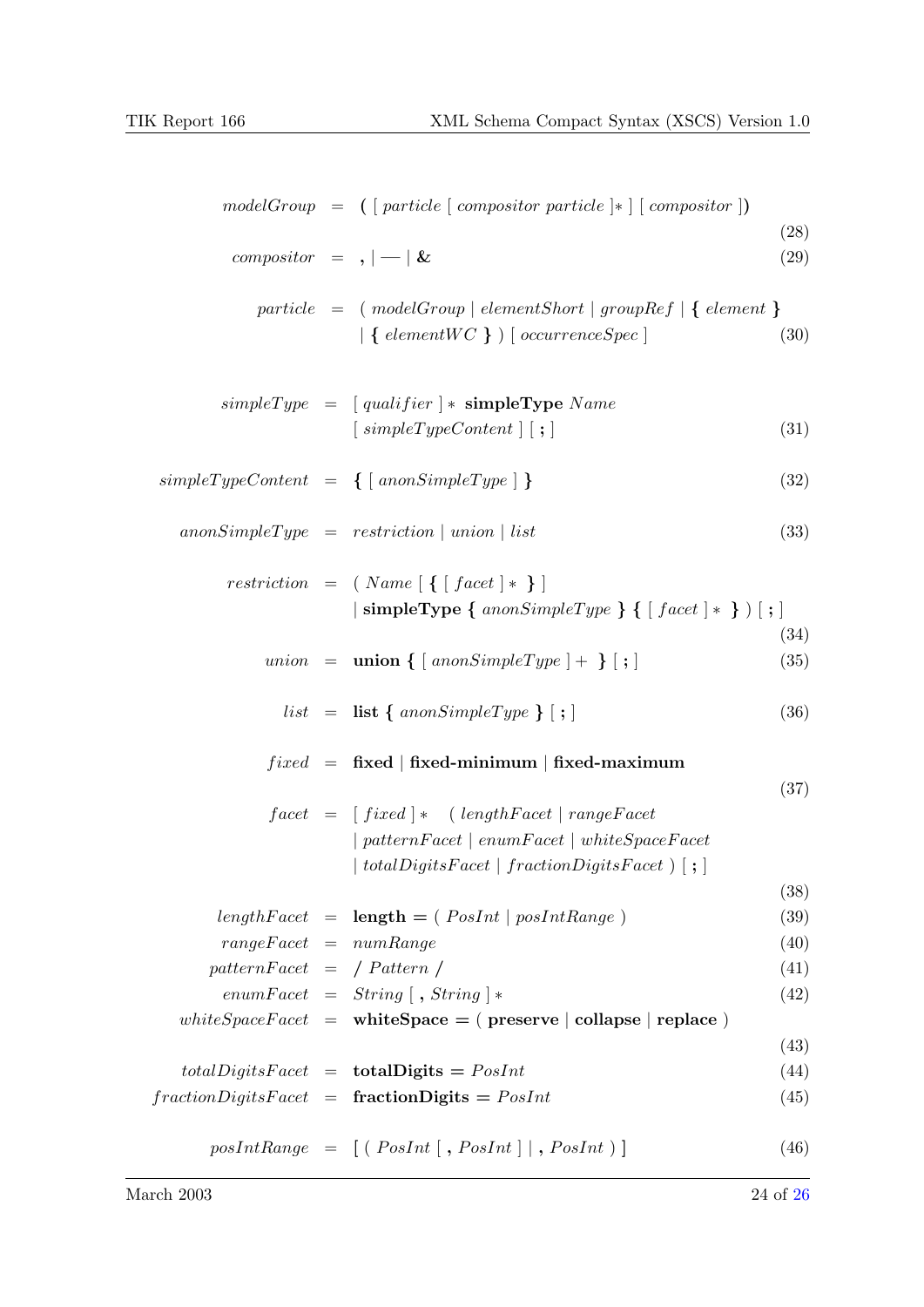<span id="page-24-0"></span>
$$
numRange = (\lfloor | () (Number \lfloor, Number \rfloor |, Number \rfloor |))
$$
\n(47)

$$
group = \text{group Name} \begin{bmatrix} \{ [ \text{ contentModel} | \text{ element } ] * \} \end{bmatrix} \begin{bmatrix} ; \end{bmatrix}
$$
\n
$$
groupRef = @Name
$$
\n
$$
attributeGroup = \text{attributeGroup Name} \begin{bmatrix} \{ [ \text{ attribute} | \text{ attribute} ] \} \end{bmatrix}
$$
\n
$$
| attributeGroup \} + \} || \}
$$
\n
$$
(50)
$$

$$
process = \text{lax} \mid \text{strict} \mid \text{skip} \tag{51}
$$
\n
$$
wildcardNSDecl = #\#targetNS \mid #\#other \mid #\#local \mid URI \tag{52}
$$
\n
$$
elementWC = \left[ process \mid \text{any} \mid \text{namespace} \right]
$$
\n
$$
withoutWC = \left[ process \mid \text{any} \mid \text{tridcardNSDecl} \mid * \right] \mid ; \tag{53}
$$
\n
$$
attributeWC = \left[ process \mid \text{any} \text{Attribute} \mid \text{namespace} \right]
$$

$$
wildcard NSDecl [ , wildcard NSDecl ]* [ ; ] \qquad (54)
$$

$$
idConstructField = field XPath [, XPath] * in XPath
$$
 (55)

$$
key = \text{key Name } idConstruct \text{ } [\text{ } ; \text{ } ]
$$
\n
$$
key = \text{key } Name
$$
\n
$$
[56]
$$

refers Name 
$$
i dConstrField
$$
 [ ; ]  
\n
$$
unique = unique Name i dConstrField [ ; ]
$$
\n
$$
(57)
$$
\n
$$
(58)
$$

notation = notation Name public String system  $URI$   $[ ; ]$ 

(59)

(61)

# 3.2 Literals

$$
Name = NCName \mid QName \mid \setminus NCName \tag{60}
$$

String = " [ [ <sup>∧</sup> " \ <nl> <cr> <ff> ] | \" | \\ | \n | \r | \f | \t ] "

$$
XPath = "Selector" \t\t(62)
$$

$$
PosInt = [0 - 9] + \tag{63}
$$

$$
Number = NumberStart [NumberChar] *| INF | - INF | NaN
$$
\n(64)